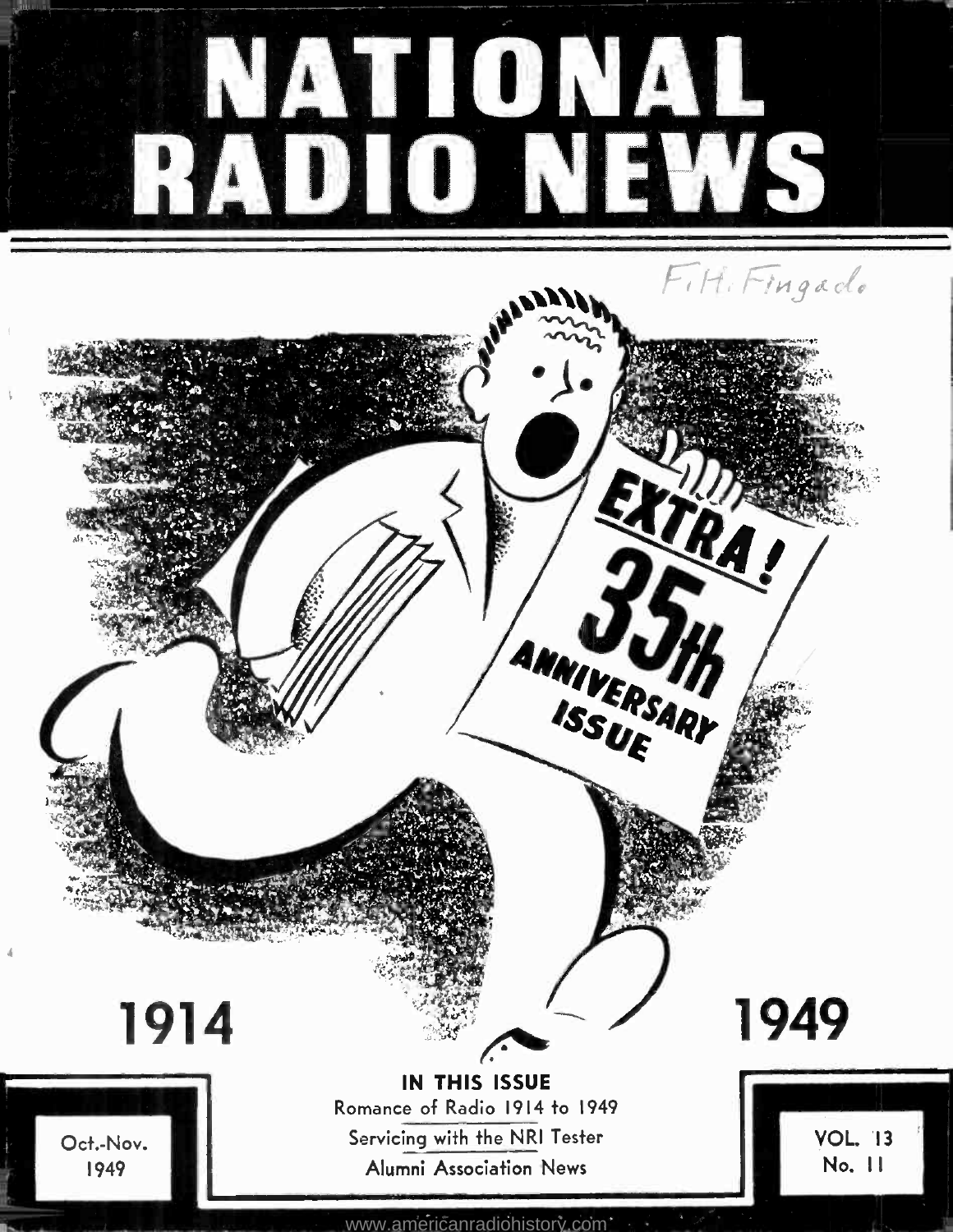

LET THESE WORDS BE WRITTEN IN GRANITE WHERE ALL MAY SEE-"A GOOD NAME ENDURETH FOREVER."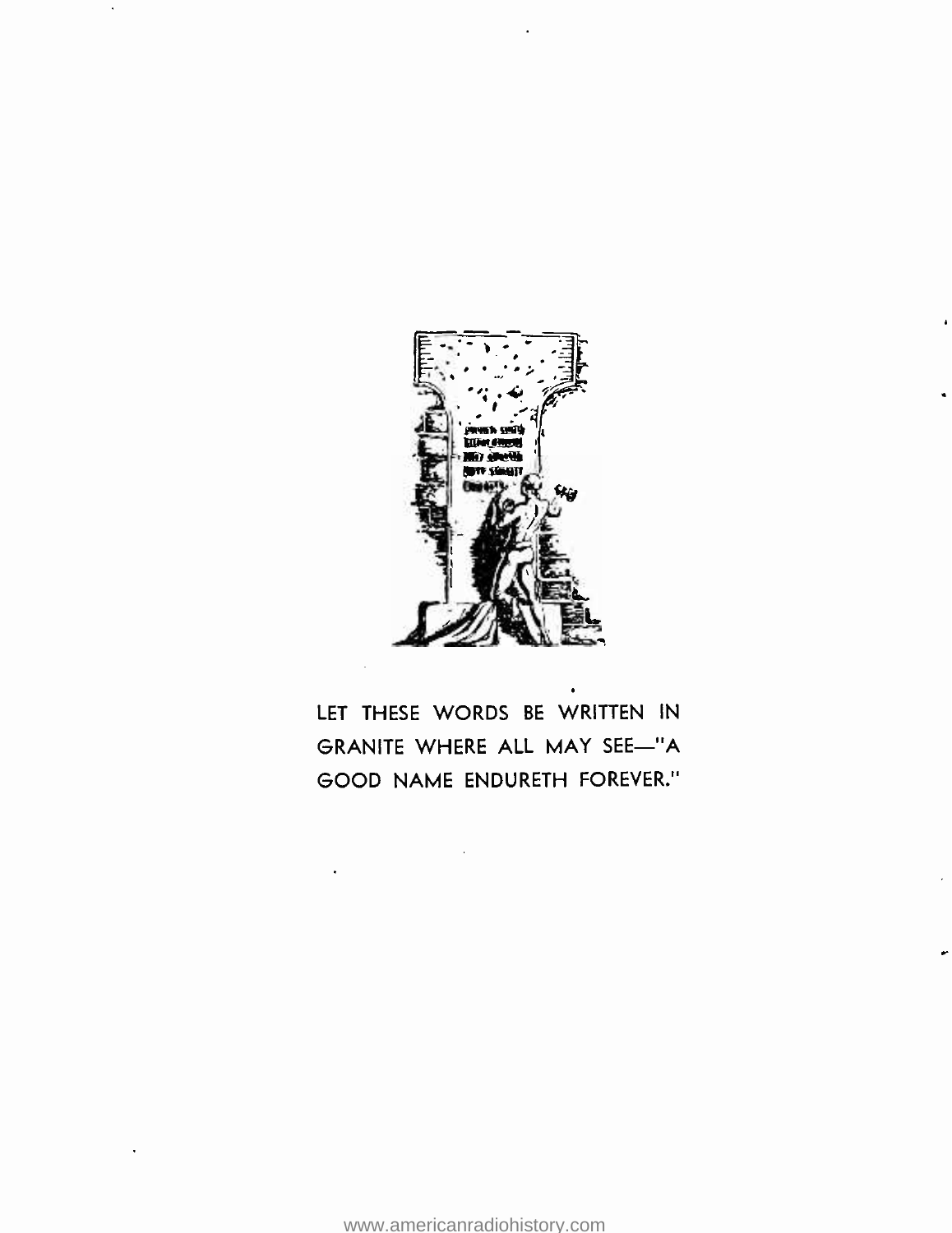## Romance of Radio 1914 to 1949

#### By W. FRANKLIN COOK

Chief Editor, NRI Instruction Material



W. Franklin Cook

1914 These were the "good old days"—when an and Radio was referred to as "wireless" crass **I I T F** Radio was referred to as "wireless" crashed into an iceberg in 1912, with Radio sum-<br>most of the time—when only the stout-hearted moning assistance and bringing news of the dared walk into the room of a Radio fan and risk jarring the "cat's-whisker" off the long-sought-<br>for sensitive spot on the galena crystal—when was listening in a New York City skyscraper.<br>tubes were so microphonic that a heavy footstep anywhere in a house sounded like thunder in the phones-when practically all broadcasts were in code, and many a tense midnight listener misin code, and many a tense midnight listener mis- out in Europe this year, and amateur licenses<br>took static for voices from the moon or Mars. were suspended in practically all foreign coun-"Bloopers," those unforgettable regenerative re- ceivers developed by De Forest in 1912 and Armstrong in 1914, were just becoming known among found at least one to be sending code reports on experimenters; these sets acted like miniature allied shipping to German submarines; recordtransmitters during the tuning process, causing howls in neighboring receivers for blocks around. Loudspeakers existed only in the dreams of inventors; listening was done with headphones, and crushed and aching ears were the reward for perseverance.

by Fleming in 1906, and De Forest had added a records in 1907. Only a handful of experimenters grid to this tube in 1909. Pickard had perfected heard these first "canned" programs, and these the crystal detector in 1907, a years the most popular of all detectors. Of course, Marconi had in 1901 amazed the world by broadcasting the letter "S" from Poldhu, England, to Saint Johns, Newfoundland. Our own NAA in during these days, and James E. Smith founded Arlington, Virginia, went on the air in 1913 with the National Radio Institute in this year pria 100 kw. spark transmitter operating on 6,000 marily to train men 1 meters. About this same time Nauen, Germany, tors on land and sea. began broadcasting on 16,900 meters or about 18,000 cycles (just above the audio band), and station FL atop the Eiffel Tower in Paris began broadcasting on 10,000 meters. Many an old-<br>timer still remembers tuning in these stations at Arlington. Virginia, and the Eiffel Tower in with a crystal set having huge tuning coils and

an aerial hundreds of feet long. The Titanic had crashed into an iceberg in 1912, with Radio sum- moning assistance and bringing news of the disaster to a young wireless operator named David Sarnoff (now President of RCA) who

It was in 1914 that Hiram Percy Maxim founded the American Radio Relay League. War broke were suspended in practically all foreign coun-<br>tries. American amateurs listened with suspicion to German Radio stations in this country and allied shipping to German submarines; recordings of the messages, turned over to the Secret Service, resulted in confiscation of this Telefunken station.

years old, with the De Forest Radio Telephone<br>The two-element rectifier tube had been invented Company starting things off with phonograph<br>by Fleming in 1906, and De Forest had added a records in 1907. Only a handful of ex Broadcasting of entertainment-even of grand opera with Caruso singing-was now several Company starting things off with phonograph unrecognizable music. Few people even dreamed of the vast entertainment possibilities of Radio during these days, and James E. Smith founded marily to train men for careers as wireless opera-

> 1915 Human voices leaped across the Atlantic for the first time in history; this radioat Arlington, Virginia, and the Eiffel Tower in Paris was also heard by listeners in Honolulu.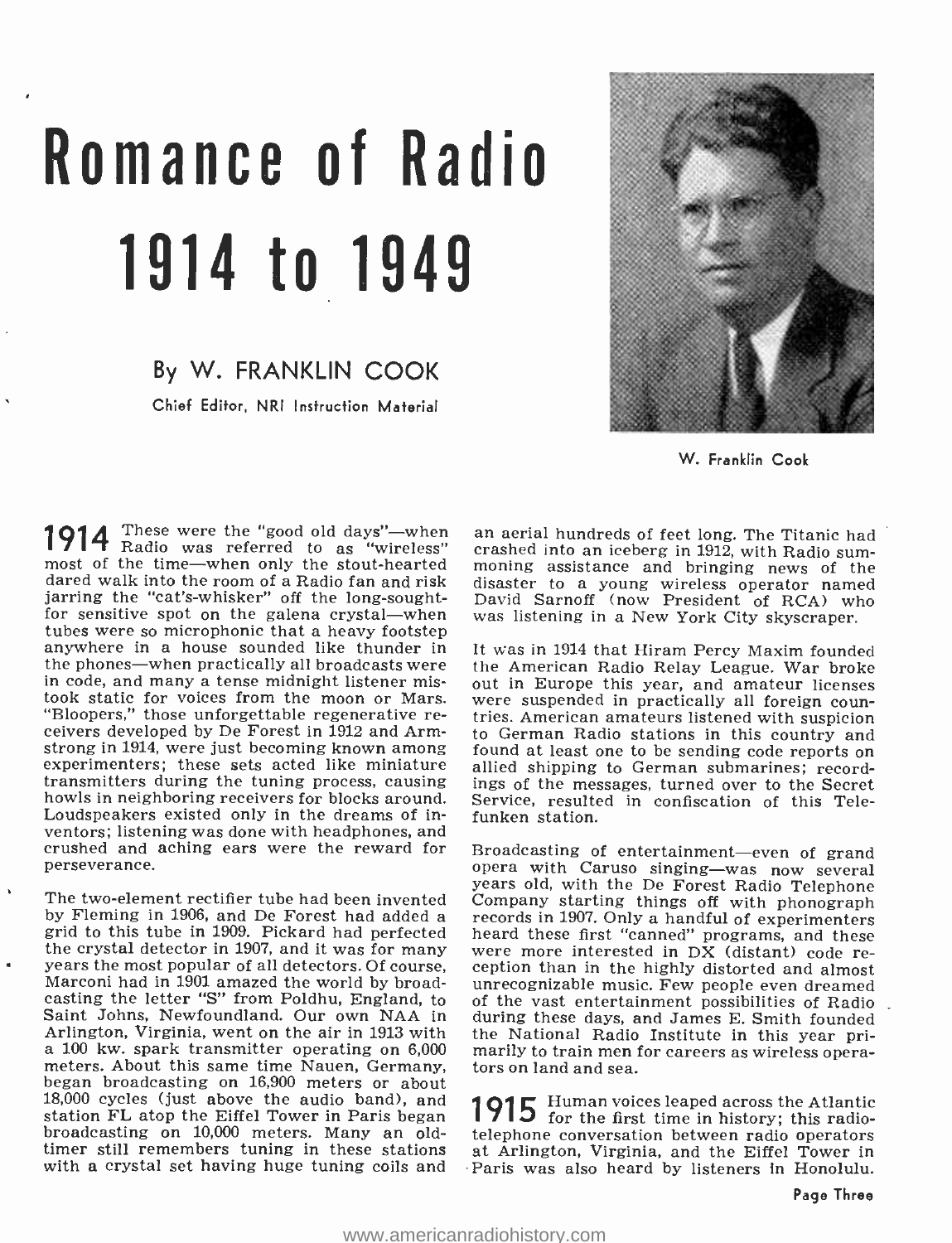More and more ships were being equipped with wireless, creating a demand for trained wireless sea in time of disaster was demonstrated forcibly again and again.

1916 America was doing its best to keep out of the great conflict in Europe despite the sinking of the Lusitania by a German submarine in 1915. Wireless was adopted by the batting crime. Across the seas, wireless telegraphy was made compulsory this year on all British vessels over 3,000 tons. Naval vessels of all countries were rapidly being equipped with wireless transmitters and receivers.

1917 America entered the World War. All their antennas and packed away their Radio apparatus in observance of a Government order. Many answered the Navy's call for volunteer<br>wireless operators, and by the end of the war, over 3,500 American Radio Relay League mem-<br>bers were in service as operators and Radio technicians. All activity in Radio during the war was concentrated in the various divisions of the Government and among Radio manufacturers who were making equipment for the Government.

1918 Radio played an important part in the ter<br>
1918 activities of the U.S. Signal Corps in France, as well as in maneuvers of the U. S. Navy. Radio principles were applied to submarine-detecting apparatus for the first time. tory in Pittsburgh. This station, eventually as-Radio technicians became an established unit of U. S. armed forces, doing all repair work on<br>Radio apparatus. Tube manufacturers were making special hard (high-vacuum) tubes for estimating special hard (high-vacuum) tubes for of Harding's election. Some two thousand new the Navy, and somehow these tubes got out to the public shortly after the end of the war. Their superior performance doomed the former gaseous<br>or "soft" tubes as amplifiers, although the soft<br>detector was to reign supreme for some years<br>range receivers left over from the World War to come.

1919 The war was over! All bans on Radio was vere removed and amateur Radio was re-established as a hobby. Spark transmitters were being junked in favor of vacuum tube oscillators, and more and more hams gave up C. W. for phone operation. Scores of commercial wireless stations were built in this country; most of with which to build their own crystal sets, small them used the famous Alexanderson alternator, which was simply a huge A.C. generator capable in the star and amateurs immediately began ex-<br>of producing A.C. powers up to 300 kw. at fre- nounced, and amateurs immediately began exof producing A.C. powers up to 300 kw. at frequencies over 100 kc. These alternators fed perimenting with its circuit. power directly to the transmitting antenna.

It was during this year also that Dr. Frank Conrad of Westinghouse broadcast phonograph records over a home-made transmitter in his garage in Pittsburgh, getting an avalanche of



From this small beginning in 1920 grew the 50,000 watt broadcasting station of KDKA.

fan mail and requests for favorite recordings. Westinghouse officials were amazed at this interest in Radio.

detector was to reign supreme for some years<br>to come.<br>were being sold to the public at this time, as also **920** Westinghouse built its first transmitter in a little shack atop its nine-story facsigned the famous call letters KDKA, amazed the world with a broadcast of presidential election returns on November 2, 1920, followed by a report of Harding's election. Some two thousand newsly; Radio was being acclaimed everywhere as the newest form of entertainment for the home, and were receivers using honeycomb coils. "C" batteries made their appearance, pleasing the public "B" batteries last longer. Receiving tubes were hard to get, and cost anywhere from \$6 up. Radio experimenters spent about \$2,000,000 this year, not for complete sets but rather for parts vacuum tube receivers, and transmitters. The first Armstrong superheterodyne circuit was an-

> 1921 Station WJZ at Newark went on the air and soon was broadcasting regular bedtime stories. The Dempsey -Carpentier prize fight broadcast made a hit; Radio had a sudden flurry of activity, with hardware, stationery,

Page Four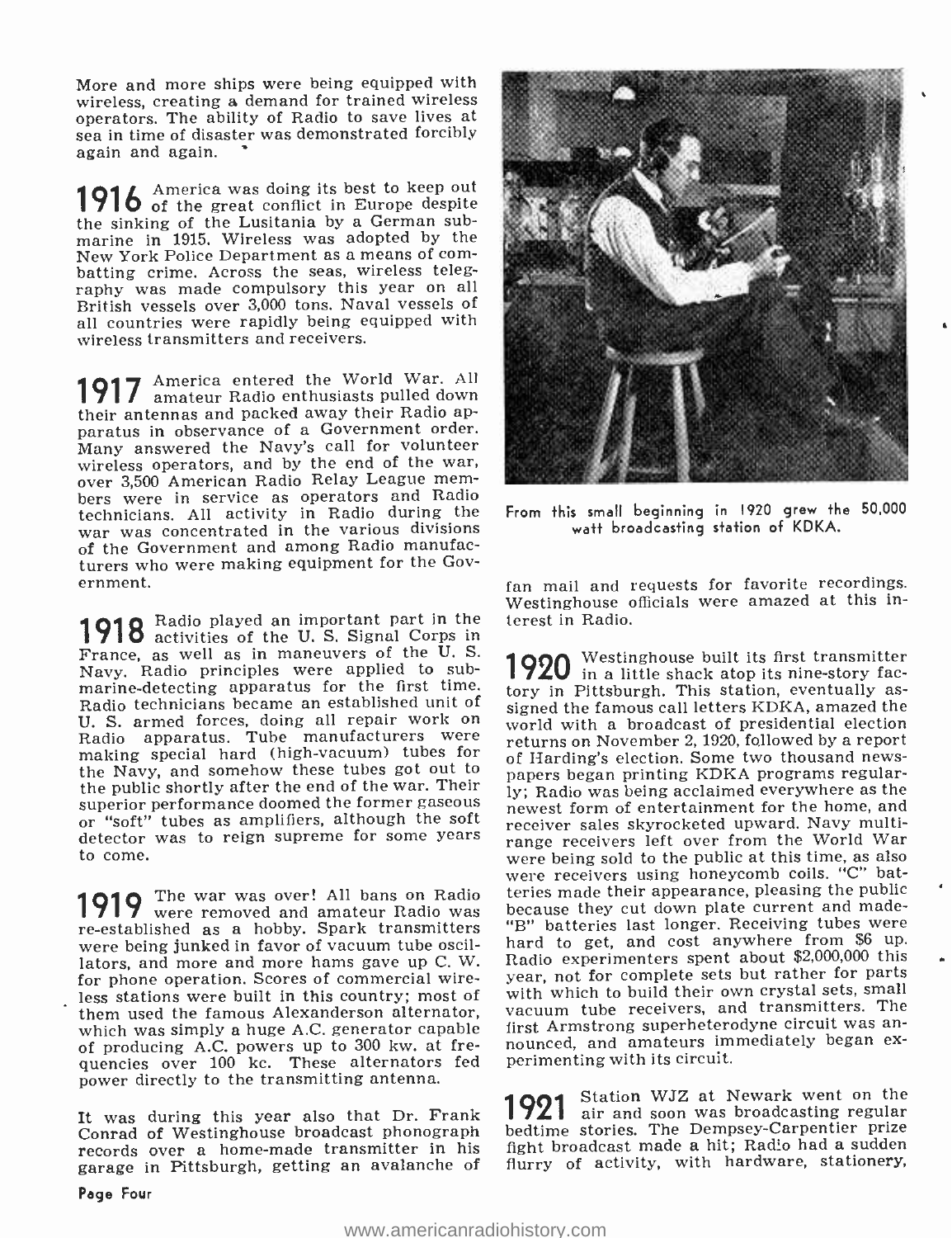drug and even millinery stores selling commercial receivers or merchandising the handiwork of a mechanically- minded son or kid brother. Horns with places for attaching headphones were offered at \$10 and up; glass and wooden bowls were also widely used to boost the sound output of headphones and permit groups of persons to listen to programs. Attachments for holding was sought for and found by Radio, with newsphone units against the tone arms of phonographs were being sold this year.

Broadcasting stations were springing up like toadstools; while there were only 5 in December of the previous year, 532 more had gone on the air by September, 1922. More than 20,000 dealers transmitting tubes were not available, and the rushed madly into this entrancing new field, and power radiated by each of these early stations rushed madly into this entrancing new field, and power radiated hy each of these early stations thousands more started manufacturing Radio ap-<br>thousands more started manufacturing Radio ap-<br>was even less than that consumed thousands more started manufacturing Radio apburned fingers toward the close of this year, when intense competition knocked the bottom out of prices. In New York, Chicago and elsewhere, cut-price Radio centers started up, offerwhere, cut-price Radio centers started up, officially the receivers being turned out by manufacturers ing the stocks of financially embarrassed and weap becoming more and more complex. By the bankrupt Radio manufacturers at mere fractions<br>thousands, an eager public snapped up superof the original prices.

**1922** WGY and WEAF went on the air, with for WEAF making history by offering its tio facilities to advertisers. Major Armstrong an-<br>nounced his super-regenerative loop receiver, a 3-tube circuit which amplified signals over  $100<sub>r</sub>$  installed and maintained by trained factory ex- $000$  times with "nary a bloop or squeal." Mag- perts, many of whom were NRI men. To meet 000 times with "nary a bloop or squeal." Mag-<br>perts, many of whom were NRI men. To meet<br>navox came out with a deluxe electrodynamic the public demand for repairs on ailing receivers.<br>horn type loudspeaker. The Hartley reg the little coil of wire called a "cat's-whisker, in order to get maximum power into the headphones. What a thrill it was in those days to clamp on the headphones, tune the receiver and equally famous RCA "portable" superheterodyne.<br>scratch up the crystal for half an hour, then the catacomb coils and the extremely fragile type scratch up the crystal for half an hour, then have the thrill of hearing a station 25 miles away!

you didn't have one. These sets didn't squeal, and you could actually get a station twice in suc-<br>cession at the same dial setting-sometimes! President Harding had one of these receivers installed in the White House. Other popular re-<br>ceiver circuits included regeneratives and ultra-<br>coils wound on forms like the spokes of a wheel,<br>dynes; popular tubes were the 201A's, the 171A's<br>honeycomb coils, toroidal or and the UV199 "peanut" tubes. Vacuum tube re- ceivers had replaced crystal sets, except possibly among the high school experimenters. Loudspeakers had come to stay. Set manufacturers were cemented together with a coating of coil prided themselves on the assortment of knobs<br>and gadgets which decorated receiver panels, but already the public was calling for a single-<br>knob control. Women resented the unsightly batteries, and inventors worked day and night to in the Radio industry, with hundreds of manu-<br>find some means of operating receivers from facturers plunging foolhardily into production find some means of operating receivers from facturers plunging foolhardily into production ordinary light socket power. Radio receivers schedules which inevitably resulted in barordinary light socket power. Radio receivers

became obsolete in from three to six months during these days, with even the larger companies selling surplus stocks at half-price and lower to clear the shelves for new models.

**1924** President Coolidge's cat, presumably wandering in search of some errant love, was sought for and found by Radio, with news-<br>papers making much of the story. Over 1,400 broadcasting stations were now pumping programs into the American ether; each station took any frequency it pleased in the band between 200 and 550 meters, since licenses did not specify any definite operating frequency. High-power transmitting tubes were not available, and the age one-slice electric toaster. Daily broadcasts of Major League baseball games began this year, making a hit with fans.

1923 Neutrodynes took the country by storm, was soon supplanted in popularity by magnetic<br>1923 and soon you were a social outcast if cone loudspeakers, some more than three feet in were becoming more and more complex. By the heterodynes, reflex sets, T.R.F. receivers and neutrodynes, and immediately there arose a need<br>for skilled men to service these complex creations. Earlier receivers had been so simple that they seldom required servicing, and the real technical equipment in transmitters was being the public demand for repairs on ailing receivers, Radio dealers began hiring men especially for born. Early servicemen sweated over burned-out A.F. transformers in the famous De Forest Model D-7 self-contained loop receiver, which with four tubes and a crystal detector in a reflex arrangement gave seven stages of amplification. In the equally famous RCA "portable" superheterodyne. 199 tubes were going bad and creating profitable service calls. Western Electric came out this year with a magnetic horn loudspeaker, and this was soon supplanted in popularity by magnetic diameter.

> 1925 Radio coils reached a peak in unique standard solenoid coils, pancake coils, spider-web wound coils and even figure-of-eight coils. Coil forms were often removed after the windings "dope," on the theory that this would reduce losses. The Raytheon cold-cathode gaseous type BH rectifier tube was perfected this year. Overproduction of receivers was a chronic complaint in the Radio industry, with hundreds of manu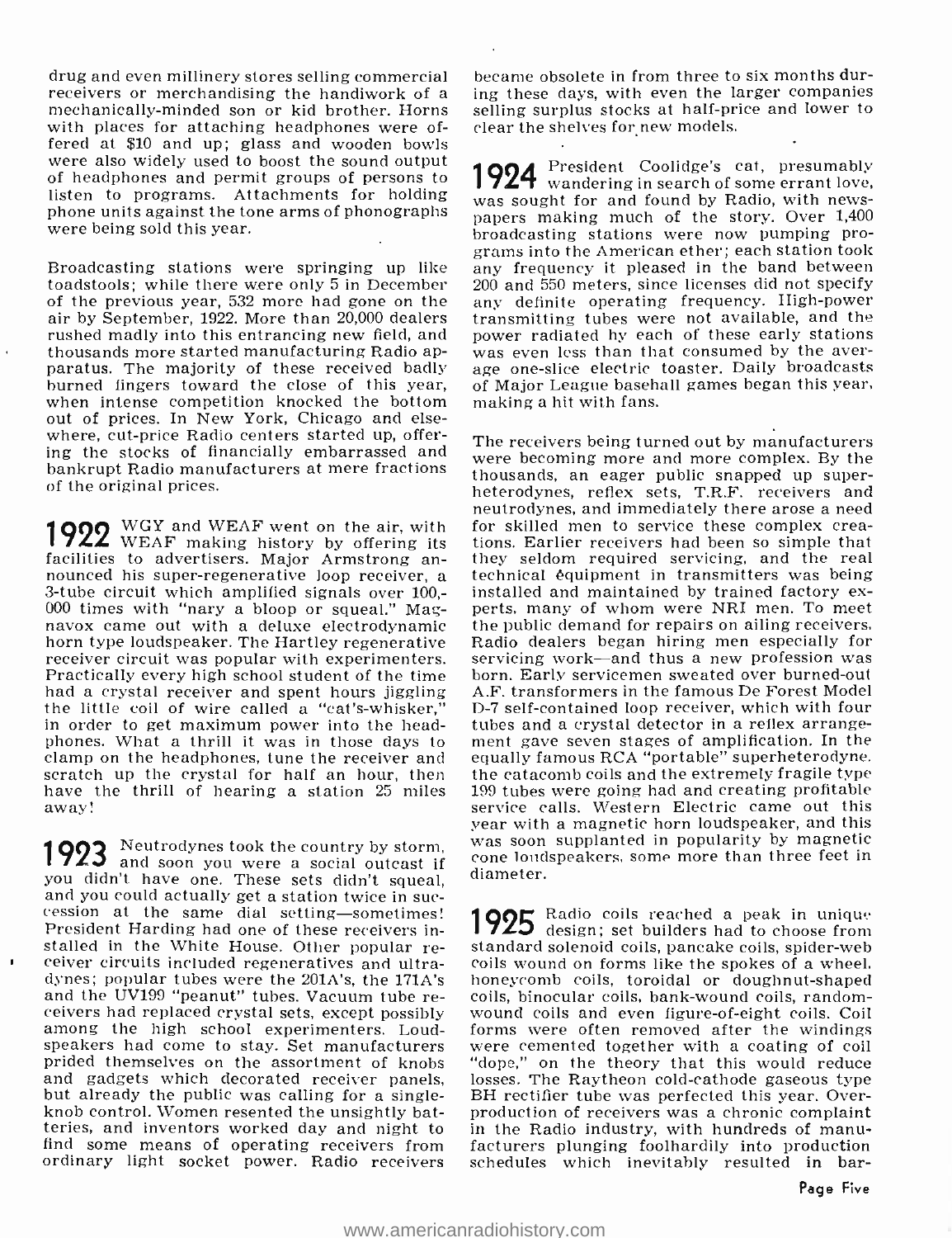gain sales, receiverships and bank-<br>ruptcies. Radio was now well established as a form of entertainment, and so intriguing was this entertainment to the public that ceived with open arms by all who could dig up the necessary money.

 $1926$  The first all-electric sets  $\sqrt{\frac{26}{10}}$ The first all-electric sets ance, mostly with T.R.F. circuits and separate power packs. The "tinker" type of serviceman, see-<br>ing the array of chokes, filter con-<br>densers and voltage dividers in the power pack, silently dropped out of the picture. "B" eliminators be- came popular, with the type <sup>80</sup> theon BH tube as the rectifier in<br>these units. The famous Browning-Drake receiver circuit revived a dying interest in set-building. The purchaser of a complete new Radio

installation still had to choose five separate items in most cases : 1. A Radio receiver in a table model cabinet; 2. A loudspeaker; 3. A set of tubes; 4. An "A," "B," and "C" battery eliminator pack; 5. A suitable table or cabinet for the various units.

<sup>A</sup>U. S. Court decided that the Secretary of Com- merce had no power to regulate broadcasting only the power to issue licenses. This decision the corner. The Federal Radio Commission was made Radio broadcasting even more chaotic established by the Government to clear up the made Radio broadcasting even more chaotic than before; new stations merrily started up and increased power in tremendous jumps in order to drown out rival broadcasts. Whistles and licenses; it then assigned channels and powers<br>heterodyne squeals were heard on almost every so that interference between stations was a miniheterodyne squeals were heard on almost every program. This year also marked the start of the — mum, and reduced the number of stations as<br>National Broadcasting Company, the first net- — well. The Columbia Broadcasting System was National Broadcasting Company, the first network of stations.

In England the British Broadcasting Company was granted a Royal Charter. Its license to broadcast contained only one important restricfrom outside interests; in other words, there vision, but image quality was still poor and un-<br>was to be no commercial sponsorship of Radio satisfactory either for commercial use or for programs. Broadcasting in England was to be paid for by the manufacturers of Radio equiplicense fees collected from owners of receivers.

**1927** Television was the big topic of discus-<br>were being sold in kit form and as complete sets 226 were being sold in kit form and as complete sets<br>by Jenkins, Baird, Freed-Eisemann and several others. These sets used elaborate scanning discs output stage and an 80 in the power pack. A.C.<br>and neon crater lamps, with the same scanning screen grid tubes were announced the latter and neon crater lamps, with the same scanning discs and photoelectric cells at the transmitters. Mechanical television systems reached the peak of their popularity this year, and even telephone television was tested out (with this set up, two persons could see as well as talk to each other even though separated by many miles, but the



J. E. Smith assists the late Dr. C. Francis Jenkins, in early Television experiments. This photo was taken about 25 years ago.

quality of the image was very poor).

A super-abundance of stations forced manufacturers to sacrifice tone quality and fidelity to sharp tuning in order that interfering stations could be tuned out. Sales of Radio receivers reached a new low; the public sat back, waiting, aware that perfected A.C. sets were just around the corner. The Federal Radio Commission was chaos among transmitters. The first act of this Commission was to revoke all broadcasting licenses; it then assigned channels and powers mum, and reduced the number of stations as well. The Columbia Broadcasting System was started. Single dial receivers became a reality, with the Kolster Six as one of the early leaders. The McCullough A.C. tube was announced.

ment, by the Government, and by means of began to receive consideration among set de-<br>license fees collected from owners of receivers. signers. Types 226 and 227 tubes with A.C. heaters 1928 Attempts were made to bridge the Atlantic Ocean using mechanical telesatisfactory either for commercial use or for entertainment. RCA put out the famous Radiola 17, an A.C.-operated receiver. Diode detectors began to receive consideration among set dewere released by tube manufacturers and immediately snapped up by set manufacturers. The typical A.C. T.R.F. receiver of this day used type 226 tubes in the R.F. and A.F. voltage amplifier stages, a 227 tube as detector, a 71A tube in the output stage and an 80 in the power pack. A.C. part of this year, with the 224 leading the list. Next came variable mu tubes and power pentodes.

1929 The Majestic receiver line, with several styles of console cabinets from which to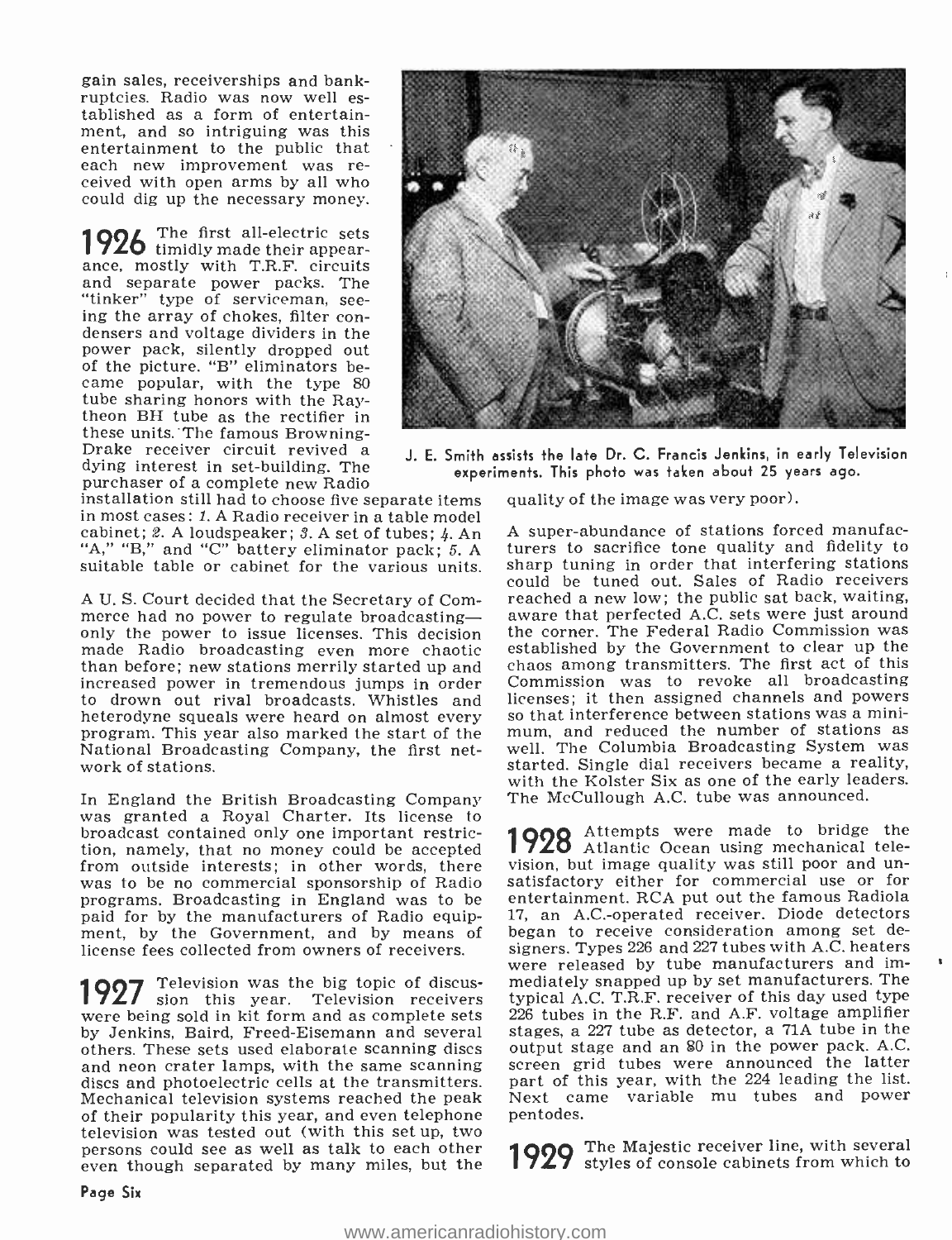choose, was the hit of the year. Majestic sets,  $\bigcirc$   $\bigcirc$   $\bigcirc$   $\bigcirc$   $\bigcirc$   $\bigcirc$  and  $\bigcirc$  important factor in the war on crime, with their characteristic deep bass response, met  $\bigcirc$   $\bigcirc$   $\bigcirc$   $\bigcirc$  important facto use today. An estimated 110,000 people were employed in the Radio industry this year.

some manufacturers. Another feature of the year<br>The Radio manufacturing industry underwent – was the Philco inclined sounding board.<br>an inevitable upheaval this year. Important Radio patents had been scattered among many<br>holders; patent rights were being openly violated<br>holders; patent rights were ceing openly violated<br> $\blacksquare$ <br>and infringement suits were common. The Radio were the hit of the year could then build receivers without fear of litigation.

1930 The T.R.F. circuit still reigned supreme<br>though many supersection and that to follow, even<br>though many supers were being made. Interest in the announcement of the Zworykin icon-<br>rose in short-wave reception among the chaser was content with broadcast band reception and scorned the complicated all-wave receivers. The National Carbon Company this year<br>brought out a 2-volt air cell battery for farm<br>brought out a 2-volt air cell battery fo Radios; this battery required no recharging and had a life of about one year as a filament supply for receivers using the new 2-volt tubes. Experimental television broadcasts with mechanical<br>systems were borne by the Dritish Proposanting<br> $\frac{1000,000}{8,000,000}$  receiving sets were sold this year. Philco systems were begun by the British Broadcasting Company this year.

**1931** RCA brought out the Radiola 80, one of velopment. An estimated 3,000,000 automobiles<br>twas a 8-tube A.C. superheterodyne, and did of this year, and three out of four families in<br>more than anything else to start the s built at home from kits gave way to manufactured sets.

ţ.

1932 Automatic volume control was intro-**T70Z** duced, to make single dial receiver control more enjoyable by compensating for fading. by compensating for fading. Manufacturers, seeking ways and means of over raceoming the summer slump in the Radio business, Nega began giving considerable attention to auto tures of the new radios were cathode-ray tuning Radios. The auto sets sold this year required eyes, slide-rule tuning dials and sleekly veneered separate loudspeaker. Remote tuni

1933 Police Radio installations became an important factor in the war on crime, control tuning, with cables running from the control unit to the receiver, was featured by

1934 All-wave receivers which actually brought in foreign short-wave stations were the hit of the year. Among broadcasters the big news was WLW's boost in power to half It was this year, too, that Admiral Byrd isolated himself for several months in a cabin 123 miles south of Little America, with Radio as his only rest of the world.

**1935** Interest in television was reborn with the announcement of the Zworykin icon-<br>oscope and the Farnsworth image dissector tube for cathode ray television. Sensation of the year casting stations alone had a payroll of \$21,491,000 this year, and Radio technicians installed 1,100,- 000 auto Radios. All-wave antennas were developed for the new foreign-station receivers. All -wave signal generators and cathode ray oscilloscopes were also brought out by manufacturers, to assist servicemen in repairing the new sets.

**1936** Automatic tuning was the big new fea-<br>the fall of this year; most of the early sets also the fall of this year; most of the early sets also<br>had automatic frequency control. Approximately made a few cathode ray television receivers for experimental purposes, and other laboratories worked feverishly on cathode ray television dewere equipped with auto Radios at the beginning this country had home Radios.

1937 Floods in the Ohio River Valley dis-rupted communications and made thoubroadcast stations and amateurs joining together munities. Portable and police radios were installed in boats, which were directed by radio in their rescue efforts. Hundreds of lives were saved by the unceasing day and night efforts of radio

Events of the Presidential Inauguration were broadcast to the world over one of the largest radio hook ups in history, with a number of NRI men at the controls in Washington. Features of the new radios were cathode-ray tuning eyes, slide -rule tuning dials and sleekly veneered fidelity and more classical music resulted in the formation of the NBC Symphony Orchestra. RCA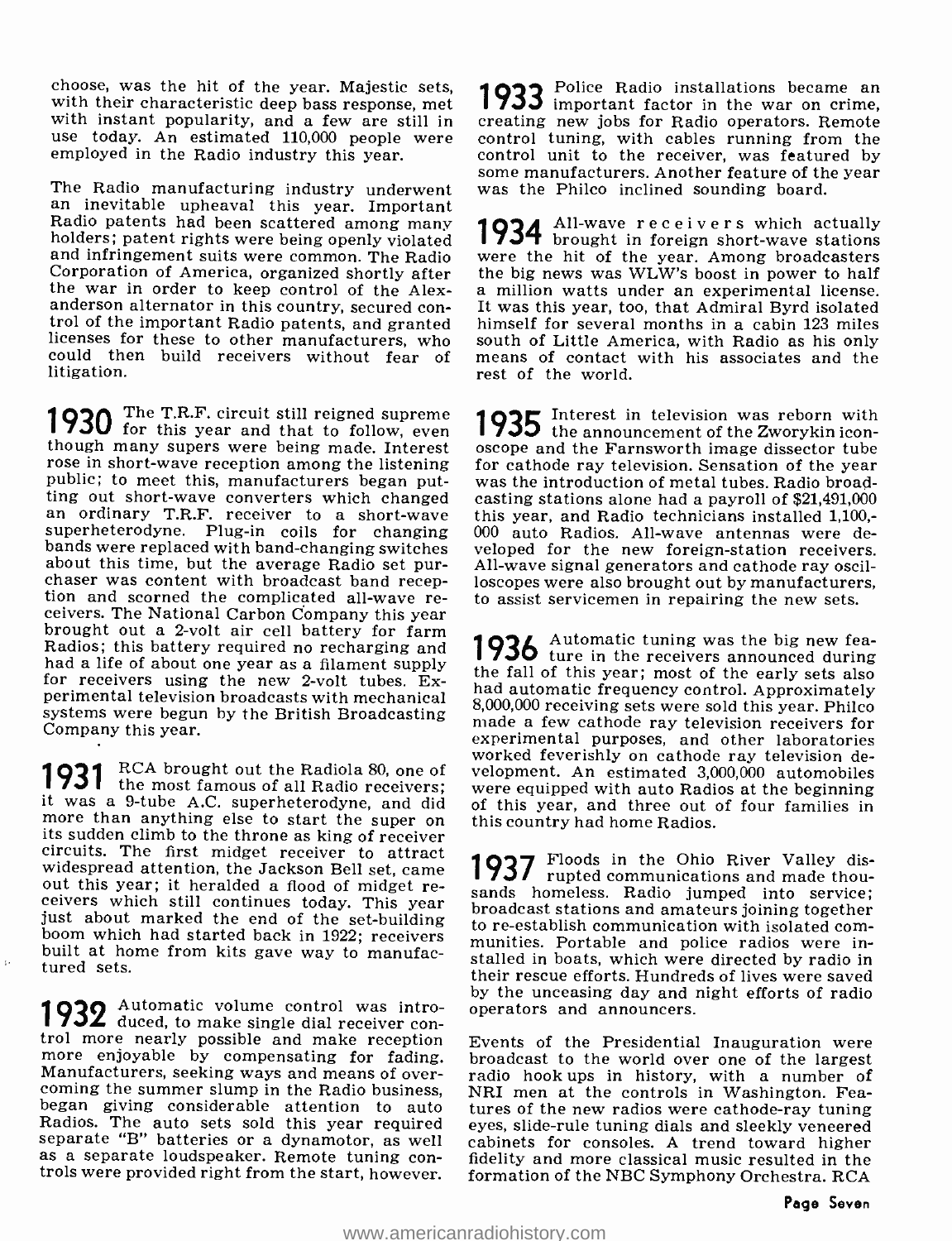ray television.

1938 Push-button tuning was now considered minimal elements almost essential. High fidelity receivers was made their appearance. Standards for television systems were approved by the Radio Manufacturers' Association, paving the way for the introduction of commercial television. Howard tubes were made this year. Radio models were<br>Hughes set a new record in flying around the frozen by agreement among the radio manufac-Hughes set a new record in flying around the world; contact with America by radio was maintained for the major portion of the flight, with ment of military equipment. Television in color<br>Hughes broadcasting over a nation-wide hook-up was demonstrated and over \$8,000,000 spent on Hughes broadcasting over a nation-wide hook-up while flying over Germany. Huge water-cooled 250,000-watt transmitter tubes, taller than a man. made news this year, along with midget or finger-<br>size tuhes for hearing aids.

1939 Electronic Television emerged from the broad laboratories. Important demonstrations and at the New York World's Fair and the start of regular high-fidelity television broadcasts served<br>to arouse the public's interest. Several manufacturers made a limited number of high-<br>definition 441-line commercial television receiv-<br>ers. Time tuning and remote wireless controls<br>were the two outstanding features of the year's<br>new radio models. Radio cabinet desig matched accepted classic furniture styles with  $\blacksquare$   $\blacksquare$  deivers was stopped and all receiver many console units. Automatic frequency controls manufacturers changed over to defense acmany console units. Automatic frequency controls were no longer required to correct for errors in push-button tuning systems, for the development of adjustable iron core coils and zero-temperature tronic engineers were in great demand. The bet-<br>coefficient condensers made electrical tuning sys-<br>ter trained radio engineers and operators were coefficient condensers made electrical tuning systems satisfactory. Improved mechanical pushbutton tuning systems were used in many midget a shortage of operators for broadcast and com-<br>sets. High fidelity cabinet arrangements such mercial stations. The Federal Communications as the acoustic labyrinth became more prevalent among higher priced receivers. Wind chargers were available for farming communities and<br>built-in loop aerials were brought back as a noisereducing feature. Considerable interest was shown in facsimile broadcasting, and the fre-<br>quency modulation system of Major Armstrong was announced. The start of the European war of mass education by television. Amateurs were revived the public's interest in short-wave re-<br>ceivers with which to hear foreign broadcasts.<br>It soon became evident that radio was to play an important part in this war as a means of com-<br>munication between military units.

1940 To keep the public buying standard sets, was next as a present of the many appeared with "television jacks" intended for the sound portion of television programs. Frequency modulation began to com-<br>pete seriously for public interest as a high<br>fidelity, noise-free means of transmission; commercial FM stations were permitted for the first made in electronic factory control equipment, time. Real portable receivers and extra small<br>table models were widely sold. Tubes with 117volt filaments made their appearance. A radio operated from a gas flame was demonstrated at the World's Fair. (The flame heated a thermocouple which produced sufficient power to operate were allowed to make some replacement parts.<br>the radio) The war brought about a curtail- The emphasis was still on war needs, with no new the radio.) The war brought about a curtailment of amateur activities as communication

conducted extensive experiments with cathode with foreign countries was forbidden. Defense measures began to be taken, and many manufacturers began to convert to the manufacture of military equipment. The Selective Service Bill was signed and the draft started.

> **1941** So far the biggest year in radio history;<br>**1941** 13,000,000 radio sets and 130,000,000 tubes were made this year. Radio models were turers, so as to release engineers for developtelevision equipment and research. Commercial operation of television stations was permitted, with the acceptance of new standards. Frequency modulation began to spread rapidly with 30 commercial stations on the air. Hundreds of broadcast stations had their frequencies shifted and servicemen enjoyed a boom resetting push buttons. Interest in high-fidelity record-player combinations reached a high level.

Then, in December, came Pearl Harbor and the United States was again at war. All amateur operating activities stopped.

1942 The manufacture of all broadcast retivities. The manufacturers of war materials called for industrial control equipment and electronic engineers were in great demand. The betsnapped up in defense jobs or drafted, leaving Commission relaxed requirements for operating license classes for operating these stations. The manufacture of radio tubes was limited and many types were dropped altogether. The development of television was halted, but existing television facilities were used in training air raid and civilian defense personnel-the first example permitted to join in civilian defense, forming communications networks for emergency purposes.

1943 Radio servicemen began to feel the pinch of the parts shortage. The draft was now taking large numbers of radio men, was now taking large numbers of radio men,<br>resulting in a business boom for those remaining. Remodeling receivers to get around shortages became fashionable. Electronic equipment of amazing types and quantities was made for the military forces. Equally amazing strides were designed to speed up production and deliver improved materials.

1944 Servicemen obtained some relief from<br>were allowed to make some replacement parts. radio receivers being manufactured. Even so,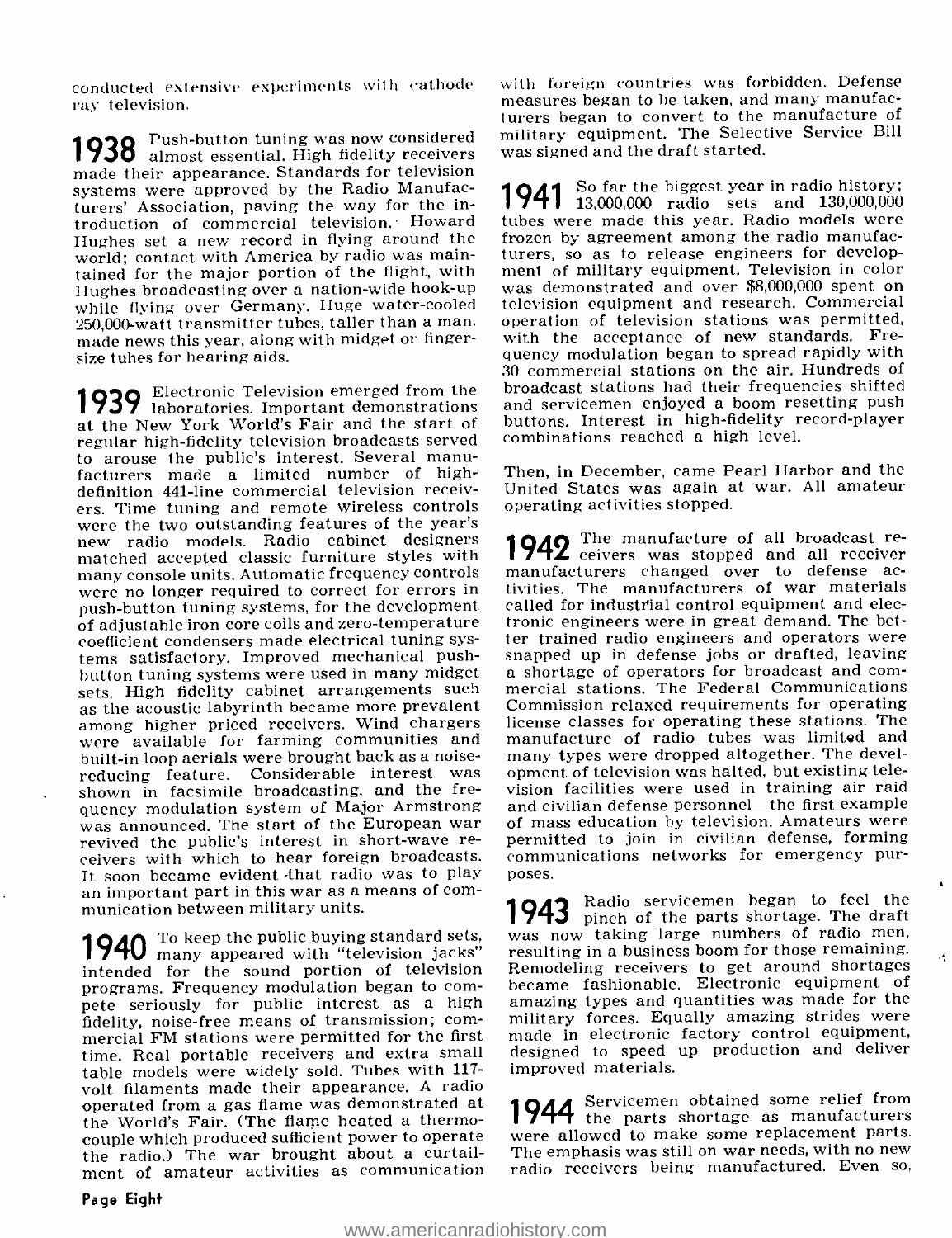the United States had about 30,000,000 homes selenium rectifiers and miniature i.f. transformequipped with 57,000,000 radio sets.

**1945** With the signing of the Japanese<br>**1945** in September, 1945, the radio ind **1945** With the signing of the Japanese truce the urned to the problem of supplying increasing respublic demands caused by acute deterioration Th public demands caused by acute deterioration<br>of radio receivers during the lean war years.<br>Production of long-needed a.m. receivers, even<br>in the latter four months of the year after the lifting of War Production Board limitations, was quite slow because we still hadn't the necessary components for high rates of production. Industry was looking forward to frequency modulation and the Federal Communications Commission made definite frequency allocations in the 88 to 108 megacycle range, clearing, more or less, the stumbling block to the introduction of f.m. In general, with the war drawing to an end in predicted position of importar  $1945$ , it became a year for contemplative talk of optimists had predicted for it. 1945, it became a year for contemplative talk of what was going to be done to revolutionize public<br>life through the great war-time inventions. Radar was to be a great motivating activity,  $\blacksquare$  **T+0** tinued heavily in the first part of 1948.<br>So much so that it was jokingly said that People were insisting on well-known "name"<br>even vacuum cleaners might be equipp radar to stop the damaging of furniture legs.

1946 This was the year of great radio pro-<br>The RMA standard for television transmissions<br>million radio receivers were made and close to became clear that its framework resulted in good million radio receivers were made and close to ten million of them were table models. About techniques of transmission and reception. In the<br>two million were battery receivers, a million targer areas of New York, Washington, Baltitwo million were battery receivers, a million and a half portable receivers, and about two million radio phonograph combinations. The demand was high, and since the price was also high, table model sales were in the front. At Philadelphia made newspaper headlines through-<br>first, any make of receiver was accepted, but out the nation. People bought television receivers as the supply caught up with the demand, only as they became available. The RCA 630 and the well known brands sold. A start was made the Dumont were the basic receiver circuits and in the frequency modulation receivers. Of in the frequency modulation receivers. Of the grand total of fifteen million only half a million frequency-modulated sets were made during this – receivers in earnest. During 1948 a 7-inch tube<br>year. Of particular importance was the emerg- – receiver made its appearance in the low-price ing of the universal a.c.-d.c. receiver using new market. The most popular, however, was the miniature tubes that would lend compactness  $10$ -inch receiver. A 12-inch set remained high to the receiver. Selenium rectifiers to the receiver. Selenium rectifiers, a war-time development, gradually came into some use as a replacement for the vacuum-tube rectifier in  $\Lambda$  number of projection receivers also appeared the small receiver.

In the broadcasting field there was a gradual increased in activity and vhf, uhf and increase in the number of a.m. broadcasting unicro-wave came into their own for civilian transmitters going on the air. F.M. stations we television transmitters on the air and a number of T.V. construction permits. War -time developments began to appear in the transmitters but it possible to accommodate the average symphony<br>the so-called "miracle developments" did not or concerto on a single disc, with attendant the so-called "miracle developments" did not appear in the radio receivers.

 $\lambda$ 

**7** During this year the number of radio 1 fifteen million, of which eight hundred thousand to the rapid growth of TV reception. In fact, were f.m. receivers. Again the table model re- progress was so rapid that the FCC had to freeze ceiver was the best seller. Co

ers. The printed circuit used in combination resistor -capacitor units was introduced. Again there was an increase in the number of broadcasting stations. The real value of the war -time research became evident in communications. There were improvements in aircraft radio. Airborne and shipborne radar in commercial navigation came into use and also new electronic circuits in industry. Electronic computers, radio frequency heating, photo-electric controls, and other electronic mechanisms were prominent improvements. The pulse techniques and other unique methods of modulating radio radiations began to appear. There was great progress in the frequency-modulated and television antennas along with the development of slot antennas for vhf and uhf. However, radar did not achieve the predicted position of importance which some

1 948 Production of broadcast receivers con-tinued heavily in the first part of 1948. People were insisting on well-known "name" products and gradually the supply caught up and pas that Television was coming into its own. had previously been accepted, and in 1948 it techniques of transmission and reception. In the more, Boston, Chicago, etc., Television was the main topic of discussion. The telecasting of Republican and Democratic conventions from Philadelphia made newspaper headlines throughthe Dumont were the basic receiver circuits and radio industry took on the production of TV receivers in earnest. During 1948 a 7 -inch tube receiver made its appearance in the low -price market. The most popular, however, was the <sup>10</sup>-inch receiver. A 12 -inch set remained high priced and a 15 -inch set was definitely a luxury.

on the market. Television was here. Its accept-<br>ance was no longer doubted. The communications field increased in activity and vhf, uhf and use. Mobile communications services expanded, LP phonograph record was introduced, making saving in storage space.

949 No one any longer questions that Tele-vision is here. Everyone looks forward to the rapid growth of TV reception. In fact, progress was so rapid that the FCC had to freeze (Page 17, please)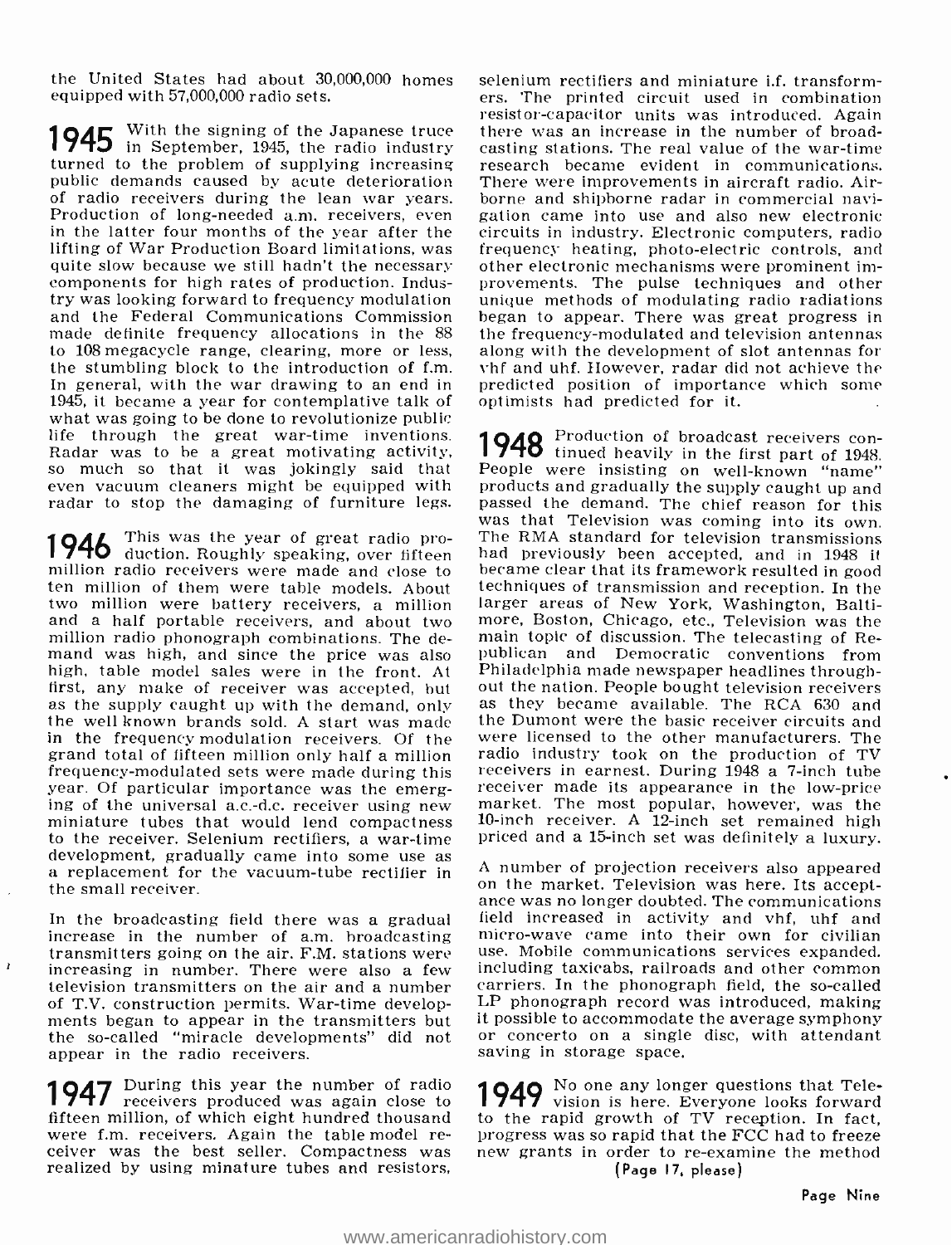# Servicing With The NRI Tester

### By RAYMOND H. SCHAAF

<sup>N</sup>RI Senior Laboratory Instructor



Raymond H. Schaaf

**Tester for Experiments were chosen so that, if** desired, the instrument could be used for general radio service work. The outstanding features of the instrument are its high input impedance, broad resistance coverage (5 ohms to 100 megohms), ability to serve as an "output" indicator for receiver alignment, and the fact that it can cannot be achieved, app<br>be used as an aural indicator for signal tracing measures should be taken. in audio circuits. A front view of the tester is shown in Fig. 1.

Although the NRI Tester for Experiments is basically a battery operated vacuum-tube type plugged into the "R" jacks (26 and 27) and the multimeter, it is used just like any other multimeter. The ohmmeter circuit operates on the series principle. The "R" ranges are zero adjusted with the meter pointer at the right end of the scale. With the test leads open, the meter pointer rests at the left end of the scale. To measure direct current values, it is necessary to open up the circuit to be checked so as to for deflections along the left half of the scale, or<br>connect the tester in series with the current to use the ohmmeter range that brings the pointer connect the tester in series with the current to be measured.

The design of the tester is such that to obtain a meter deflection to the right, direct voltages and currents must be applied to the input jacks so as to reduce the bias on the 105 tube. To insure proper polarity, place the black test lead in jack 28 ( $-V_{\text{pc}}$ ) for all voltage and current measure-<br>ments. Direct voltages are then measured with and the megohm range, require the use of a<br>the red test lead plugged into jack 29 ( $+V_{\text{no}}$ ) multiplying factor. This is the red test lead plugged into jack 29  $(+V_{\text{po}})$  multiplying factor. This is indicated by the point<br>and direct currents are measured with the red of the knob on the range selector switch. Be and direct currents are measured with the red<br>test lead plugged into jack  $27(+1)$ . To measure a.c. voltages, place the red lead in jack  $30(V_{AC})$ so as to include the .005-mfd. blocking condenser in the meter circuit. Jacks 26 and 27 (R) are the conductive position marked  $_{\text{Meg}}$ , a.d. voltages used for resistance measurements without regard are read directly on the 0-4.5 volt DC scale, a.c. used for resistance measurements without regard as to the color of test leads for the jacks.

The instrument must be accurately calibrated

Page Ten

THE voltage and resistance ranges of the NRI at 0 and 1.5 on scale DC before any voltage or<br>Tester for Experiments were chosen so that, if current measurements are made. It is not neces sary to check the calibration preceding each individual measurement unless you believe that the calibration has been changed by an overload. Calibrating instructions are given in the instruction manual for Radio Kit 2RK. If calibration cannot be achieved, appropriate corrective

> For resistance measurements, the meter pointer should move all the way over to 0 at the right end of the R scale when the test leads are plugged into the "R" jacks (26 and 27) and the zero resistance. If necessary, adjust the 1000 ohm potentiometer until the pointer does reach approximately zero. This adjustment may or may not shift the open circuit position of the meter pointer to the right of 100 on the R scale. If so, make an appropriate correction in your readings for deflections along the left half of the scale, or into the right half of the scale. If adjusting the 1000 -ohm potentiometer won't bring the pointer all the way over to the right, use the voltage method of calibration (described in the previous paragraph) and the ohmmeter range that keeps the meter pointer along the left half of the scale.

All except the basic  $O-4\frac{1}{2}$  volt voltage range, and the megohm range, require the use of a sure to use the correct multiplying factor. When the selector switch is turned all the way to the left to the position marked  $\frac{V}{Me_{\mathcal{E}}}$ , d.c. voltages voltages are read directly on the 0-5.5 AC scale, and resistance values are read directly in megohms on the R scale.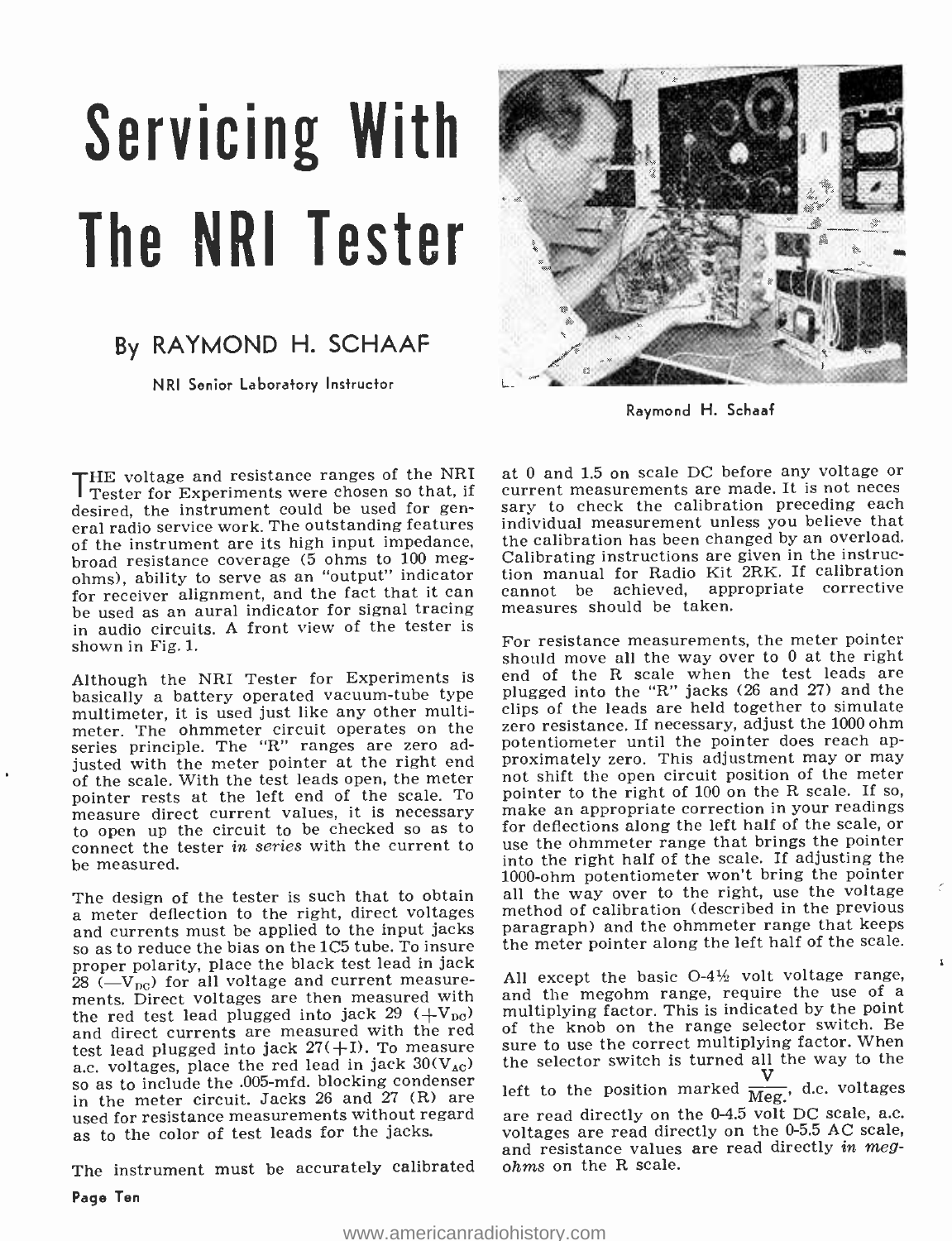Precautions should be taken to avoid overload-<br>ing. Do not apply more than 4.5 volts d.c., or 5.5 volts of 60 cycle a.c. to the input jacks with the range selector set at  $\frac{V}{Meg}$ . Overloading generally produces sufficient grid current to appreciably decrease the plate current (due to current) and make the meter indicate a voltage<br>value considerably less than that actually ap-<br>piled to the tube. To avoid this effect, always<br>use the range that gives you the highest value<br>in volts, not the greatest meter in volts, not the greatest meter pointer deflection. Overloading may also temporarily change the calibration of the instrument.

We will now run through the measurements<br>you might have to make to determine why a given receiver is "dead." We shall assume that a careful visual inspection has revealed no sur-<br>face defects, and that the tubes are good. The<br>circuit of the receiver chosen for the purpose of illustrating service procedure with the NRI Tester is given in Fig. 2. It is the circuit of the Westinghouse Model WR-150, a typical a.c.d.c. receiver.

#### Operating Voltage Measurements

One way to find the trouble is to check each the plate and screen circuits. Next we will individual part until the defective one is located. This method takes too much time. The best way at each tube socket. Lack of volta is to isolate the trouble to a section and then<br>to a stage as described in the NRI course. Then take voltage measurements. Isolation techniques<br>are ignored in this article as we wish here to<br>make you familiar with the use of the NRI<br>Tester itself, as used in making general servicing<br>measurements.

point to which all operating voltages can be due measured. In most instances, B— is taken as must be reference. This point is always the set side of the "on-off" switch which is commonly con-<br>nected directly to the receiver chasis (for the tur purpose of a convenient return circuit). A glance at the diagram of the model WR -150 shows this to be true of this particular receiver. Our voltmeter connections are thus simplified, for we<br>can connect the black test lead from the  $-V_{\text{bc}}$ <br>jack to the chassis and leave it there, and simply<br>move the red test probe from point to point.<br>This also helps maintain the



Fig. I. This is the N RI Tester for Experiments.

The next step is to select the proper points to which the red test probe connects for the various measurements we want. First, we will see just how much voltage is being supplied to the plate and screen circuits. Next we will measure, first the plate, then the screen, voltage to an open in the circuit supplying that par-<br>ticular tube element, or to a shorted by-pass<br>condenser. Low voltage may indicate a leaky<br>by-pass or an open filter condenser (this last particularly if the rectifier output is low).

In the receiver shown in Fig. 2 we can measure in the range selector switch. Since<br>the operating voltages applied to the various this is an a.c.-d.c. set having a half-wave rectifier,<br>tubes. If they are normal, the defect volts d.c.) range be used for the plate and screen<br>The first step is to find a common reference voltage measurements; this requirement being<br>point to which all operating voltages can be due to the fact that the tubes are o Before connecting the tester to the selected measurement points, we must decide at what position to set the range selector switch. Since we know the maximum d.c. output of the rectifier safe, therefore, to set the range selector at  $30\times V$ , which gives us a range of 0-135 volts d.c. Other sets, particularly those having power much higher voltages (200 to 300).

> To measure the output of the rectifier in Fig. 2, turn the set ON; make sure the test leads are in the correct jacks (red in  $+V_{\text{pc}}$ , black in  $-V_{\text{pc}}$ and connected to the set chassis); the range<br>selector should be at  $30\times V$  (0-135 volts d.c.)<br>and the tester properly calibrated; then, turn<br>the tester ON and hold the red test probe on<br>either the #4 or the #8 pin (marked in the diagram) of the rectifier tube socket and read the meter.

The next voltage to be measured is the plate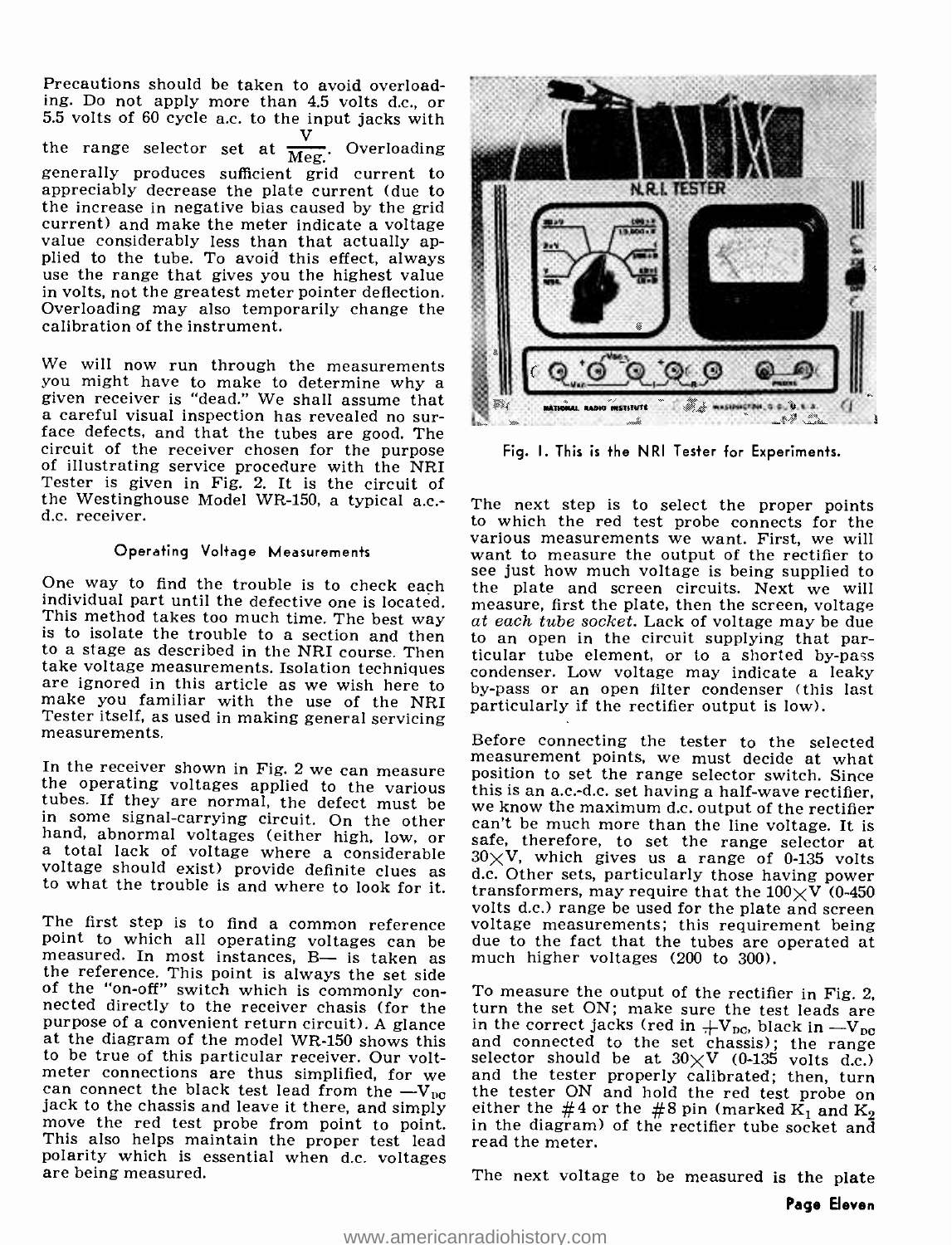

Fig. 2.

voltage of the output stage. Leaving the black test probe connected to the chassis, hold the red test probe on the #3 pin (P) of the 25L6 tube socket, and note the meter reading.

plate and screen voltages of the second -detector and first -detector -oscillator stages are checked in the same manner. Plate voltage is measured by holding the red probe on the  $#3$  pins  $(P)$ of the tube sockets; screen voltage by holding the red probe on the  $#4$  pin  $(G_2)$ .

Of course, the pin you select to hold the red probe on is going to depend on the tube base layout. For instance, if 6SJ7 tubes had been used, plate voltage would have been measured at the  $#8$  pins and screen voltage at the  $#6$ pins. If you aren't sure about the pin arrange-<br>ment, look it up in a tube chart. This isn't necessary when the diagram shows the actual position and tester draws farmed is<br>of each element in relation to the tube socket ordinary d.c. voltmeter. as does the diagram in Fig. 2. However, all diagrams aren't drawn in this way.

voltage measurements depends on the results 'obtained from these primary tests. For instance, if you obtained normal screen voltage at the 25L6 socket (about the same as that of the rectifier output) but no plate voltage, you would con- clude that the primary winding of the output transformer was open. (If condenser  $C_{13}$  were you wish to interpret the result of a measure-<br>shorted it would probably pull the screen voltage ment as soon as you have made it, and need

down, too.) No further test for voltage would be needed; you'd use an ohmmeter to check the output transformer primary for continuity.

The screen voltage applied to the 25L6 may now Now, if you obtained screen voltage on the be checked by holding the red test probe on second-detector, but no plate voltage, you the #4 pin (G<sub>2</sub>) of the output tube socket. Let's suppose the output stage to be normal. Now, if you obtained screen voltage on the second -detector, but no plate voltage, you wouldn't know whether  $R_6$  or  $R_7$  was open, or to which it may be by measuring the voltage between the chassis and the junction point of  $R_6$  and  $R_7$ . Voltage here indicates  $R_7$  open or  $C_{11}$  shorted. No voltage here suggests an open in  $R_6$ , or a short in  $C_{10}$ . In either case,  $R_7$ ,  $C_{11}$ ,  $R_6$  and  $C_{10}$  can be checked with an ohmmeter. How to do this with the ohmmeter section of the tester will be explained later.

> You will note that in these measurements the tester has been used just like any ordinary d.c. voltmeter. The only difference is that the NRI Tester draws far less current than does an

Whether or not you will have to make further turned ON for long periods of time, to prevent It is important that every precaution be observed to prevent the instrument from being left running down the batteries. As you become adept at using the tester, it will only take one or two minutes to make the series of voltage tests described above. Thus, no attempt need be made to shut the tester OFF and then turn it ON again in between these measurements. However, should you wish to interpret the result of a measure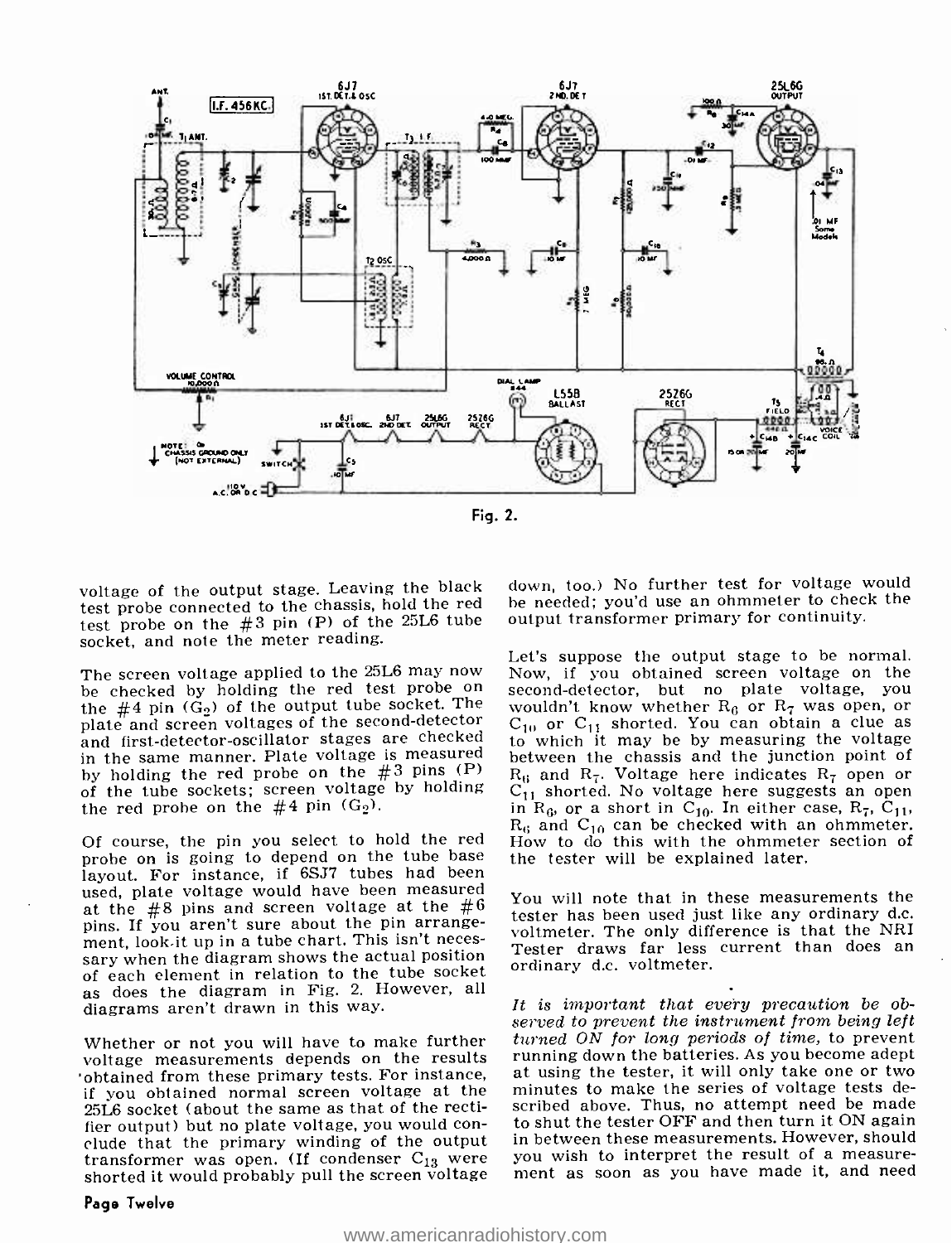time to do it, turn the tester OFF until you are ready for the next measurement.

Another voltage measurement we can make is ment can be made, as shown in Fig. 3, by holding the red probe on the  $#8$  pin  $(K)$  of the 25L6 socket. (The black probe is still connected to the chassis.) The *normal* bias is measurable on the  $3\times V$  range, but should  $R<sub>8</sub>$  be open, the voltage across it will equal the plate voltage. Hence, you should first check with the  $30\times V$  range, then go down to the  $3\times V$  range after you are sure it won't be overloaded.

As we just indicated, a bias far above normal indicates an open  $R_8$ . Assuming a good tube and normal plate voltage, this is the only bias circuit defect which would cause a dead set.

Receivers having power transformers are checked in exactly the same manner. If  $B$ — is connected to the chassis, then the chassis can be used as one terminal for all d.c. operating voltage measure-<br>ments. Again connect the black test probe to the chassis and move only the red probe from point to point. Remember that the plate and screen voltages of power transformer sets will be much higher than those in a.c.-d.c. sets so use the 100 x V range (0-450 volts d.c.), unless the reading on tary movement of the meter pointer as the block<br>this range indicates that it is safe to switch to a log condenser charges up. By using the d.c. jacks,<br>lower range. And whe range, keep in mind the fact that the 30 x V<br>maximum is only 135 volts whereas the 100 x V In checking the output from the high-voltage secmaximum is only 135 volts whereas the 100 x V maximum is 450 volts! It may be necessary, therefore, to use the  $100 \times V$  range and to judge the meter reading as best you may under the circumstances, since the meter deflection may be ing of most power transformers is far in excess<br>of the 550 yolt maximum of the 100 x V range for quite small.

#### Measuring A.C. Voltages

It may be desirable to check the filament voltage right at the tube sockets, or to check the output from the high-voltage secondary winding of a - readings.<br>power transformer. If you are in a customer's<br>home you may want to check the power at the - To measure the a.c. filament voltage right at a home, you may want to check the power at the To measure the a.c. filament voltage right at a<br>wall outlet into which the radio is normally tube socket it is only necessary to set the range wall outlet into which the radio is normally tube socket, it is only necessary to set the range<br>plugged to see if there is voltage available and selector switch to the position that will give a plugged to see if there is voltage available and whether it is a.c. or d.c.

As already pointed out, alternating voltages are measured with the black test lead in  $-V_{\text{po}}$  and the red test lead in the  $V_{AC}$  (the jack at the extreme left end of the jack strip). This places a blocking condenser in series with the test circuit. The condenser is useful in many ways. Here are a couple of examples. First, suppose that you want to find out whether a certain wall outlet provides a.c. or d.c. power. Set the range selector switch to 30 x V, turn the tester ON, and insert the test probes in the wall outlet (being careful not to short the test probes together and thus blow a house fuse). If you get a reading of approximately 4, on scale AC, the power is a.c. and the voltage 120 volts. If the power at the outlet



is  $d.c.$  you will get no reading except a momening condenser charges up. By using the d.c. jacks, however, you will get the normal indication.

ondary winding of a power transformer, two measurements will have to be made, for the voltage developed across the entire secondary winding of most power transformers is far in excess of the 550 volt maximum of the 100 x V range for a.c. Connect one test probe to the center -tap of the high -voltage secondary. Hold the other test lead first on one end of the secondary winding, then on the other. See Fig. 4. The total voltage developed by the secondary is the sum of the two readings.

reasonable meter deflection (the 3 x V range for 6.3 -volt filament tubes) and then to hold the test probes on the filament terminals of the tube socket. As an example, if the filament voltage applied to a 6L6 type tube is to be measured, set the range selector switch at  $3 \times V$ , turn on the set and the tester; then hold one test probe on the  $\#2$  pin of the tube socket, and the other test probe on the  $#7$  pin of the tube socket. Read the AC scale of the meter.

As in the case of plate, screen, cathode, and control grid terminals, the filament terminal positions may be shifted according to the tube types. Thus, they are not always in the  $#2$  and  $#7$ positions. If you aren't sure of the arrangement, look it up in a tube chart. This is important,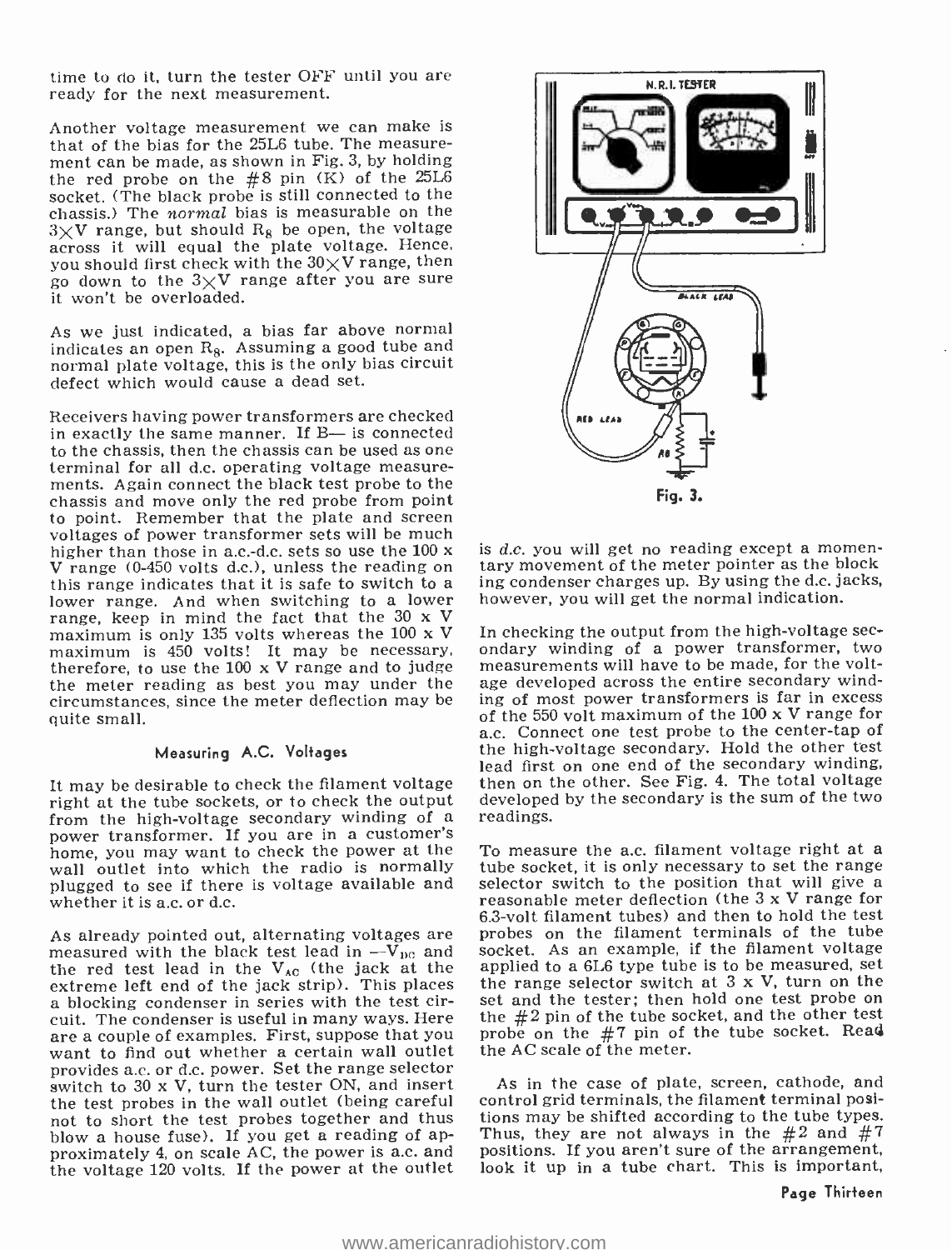

for you will likely have the range selector set at a comparatively low range and you should not accidentally connect the test probes to terminals carrying high voltages.

take advantage of the blocking condenser. The ure the voltage drop across it. The current can black test lead in the  $-V_{D0}$  jack should always then be calculated hy means of Ohm's Law (I = black test lead in the  $-V_{\text{D}0}$  jack should always be connected to the voltage terminal nearest ground potential.

#### Measuring Direct Currents

It is seldom necessary to measure current values When measuring resistance, the tester operates to find what's wrong with a receiver. Nevertheless, two current ranges are provided in the NRI tester. They are 0/4.5 and 0/45 milliamperes re- spectively. The current to be measured is made to pass through resistors of known value. The re-<br>sulting voltage drop is applied to the grid circuit<br>of the known resistance which is inversely<br>of the tube so as to reduce the bias and thus pro-<br>proportional to the value of of the tube so as to reduce the bias and thus produce a meter deflection. The resistor values are such that, for direct current, the meter calibration points coincide with the d.c. voltage calibration points. Current values, therefore, are ob- 'tained by reading the DC scale.

measurements is exactly like that used with ordinary d.c. milliammeters. In other words, the circuit whose current is to be measured must be  $\,$  scale, for no current can flow through the open broken and the tester connected in series with it. Correct polarity for the test leads must be observed, as we have already pointed out.

Page Fourteen

You will note that the  $-V_{\text{D0}}$  jack is also the  $-1$  jack. Therefore, put the black test lead in this jack. The red test lead is to be inserted in the  $+I$  jack. Connect the test probes in series with the current to be measured so that the electrons, which make up the current, flow into the tester through the black test probe and leave the tester at the red test probe.

As an example, suppose we measure the cathode current of the 25L6 output tube of the receiver shown in Fig. 2. Keeping in mind the fact that the circuit must be broken so the tester can be<br>connected in series with it, disconnect the 100ohm resistor  $R_8$  from the cathode terminal of the tube socket. Now, since electron flow through this resistor is toward the cathode, connect the black test probe to that end of the resistor which you have just disconnected from the cathode, and hold the red test probe on the cathode terminal of the tube socket.

Before turning either the set or the tester ON. set the range selector switch to the  $10 \times I$  position. This range is used because the cathode current of a 25L6 is far more than 4.5 milliamperes, the maximum of the basic current range. Now turn the set and the tester ON and read the DC scale of the meter. Multiply the meter reading by 10 to get the actual current in milliamperes.

There are, of course, other a.c. voltage measure-<br>ments that can be made. These examples are<br>given to illustrate the principles involved in meas-<br>given to illustrate the principles involved in meas-<br>uring a.c. voltage wit In measuring current values, always keep in mind can safely measure is only 45 milliamperes. When it is necessary to measure larger current values. ure the voltage drop across it. The current can  $E/R$ , voltmeter reading divided by the value of the resistor in ohms).

#### Using the Tester as an Ohmmeter

as a series-type ohmmeter. A known voltage (4 $\frac{1}{2}$ volts) and a known resistance (determined by the setting of the range selector switch) are connected in series with the unknown resistance. The resulting current flow sets up a voltage drop across the known resistance which is inversely proportional to the unknown re- sistance. This voltage reduces the bias and produces a meter reading.

preting ohmmeter readings. Thus, with nothing<br>The method of connecting the tester for current connected to the test leads, or when the test leads The fact that the ohmmeter circuit is a series circuit should be remembered when you are interconnected to the test leads, or when the test leads are connected to a part or circuit which is "open" the meter pointer stays at the left of the meter circuit or part to produce the voltage necessary to give a meter reading. On the other hand, when the test leads are held together, or are connected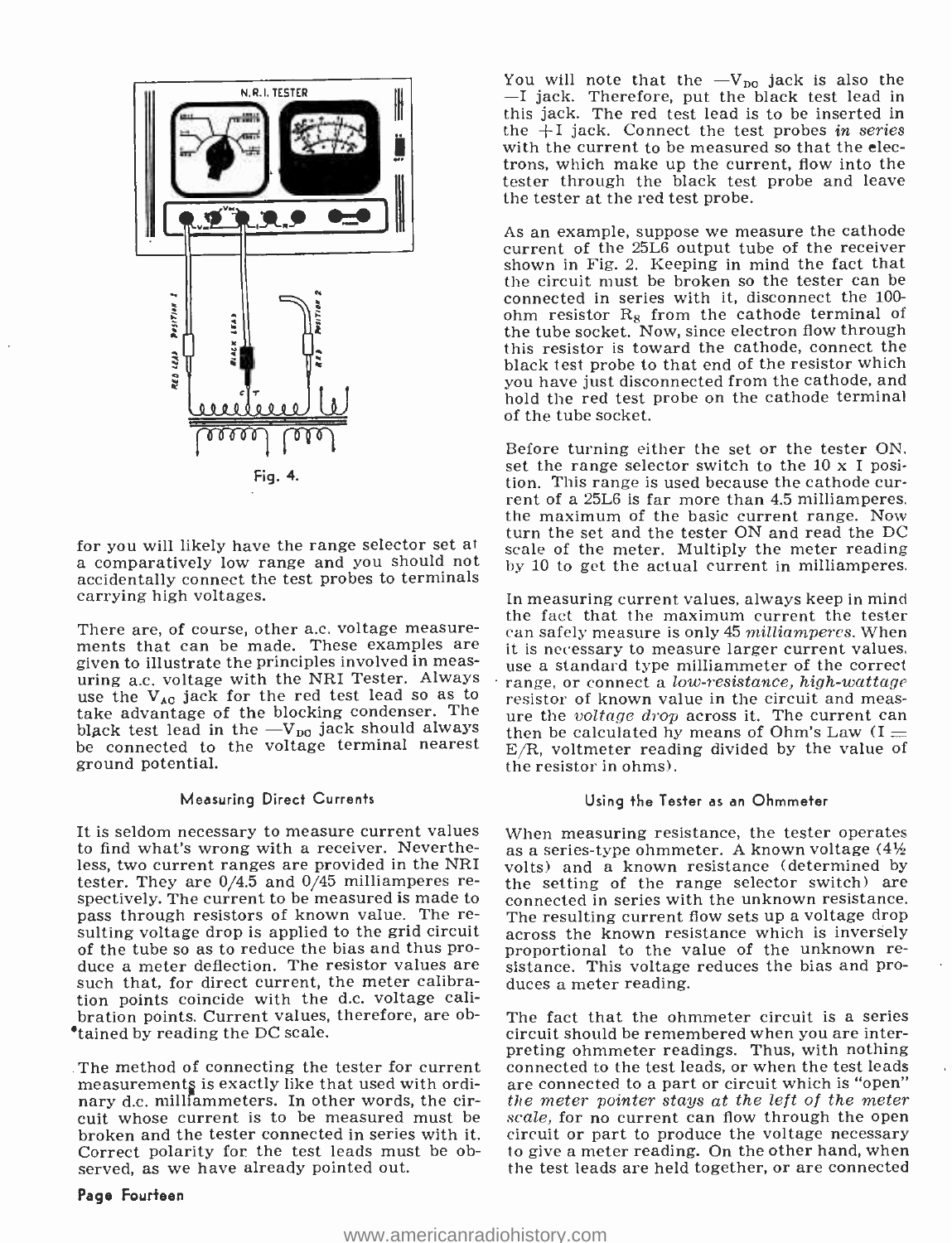to a circuit or part having the property of electrical resistance, current from the ohmmeter bat-<br>tery flows through the test circuit and sets up a tery flows through the test circuit and sets up a is no more current flow and the meter pointer voltage drop which actuates the tube and meter. drops to the normal position at the left of the

We should say a word or two here about what the condenser is open, you won't get the momentolerance to allow. The minimum variation of tary pointer movement to the right, for an open<br>the complete instrument, under the best of con- condenser cannot charge up. If the condenser ditions is  $\pm 10\%$ . Thus, an applied voltage of 100 volts may be indicated as any value between the pointer will stay over to the right as long  $90$  and  $110$  volts. The variation is due to the as you have the test probes on the condenser 90 and 110 volts. The variation is due to the normal commercial tolerances of the resistors in the voltage divider network on the range se-<br>lector switch, variations in tubes, and battery a partial scale deflection according to the actual<br>voltages. In addition to the 10% to be allowed d.c. resistance between the for the tester, you should also allow an additional 20% to 30% for variations in the parts you check. If this seems to be a considerable allowance, don't forget that as a serviceman you will  $\overline{ }$  the circuit before you check it. Remember, the seldom need to determine the exact value of a momentary deflection which indicates that a seldom need to determine the exact value of a momentary deflection which indicates that a resistor. What you are primarily interested in condenser is not "open" depends on the capacity when using an ohmmeter is establishi when using an ohmmeter is establishing con- tinuity through a circuit or part, and determining whether or not condensers are shorted or so leaky as to make a replacement advisable. You can do this even with a  $50\%$  variation!

There are no trick ways of using the NRI Tester In checking electrolytics, take two readings. One as an ohmmeter. The procedure is entirely con-<br>versions you were sension of the condenser and the black<br>verticonal. To chec meter. Naturally, you will have to multiply the meter reading by the "multiplying factor" shown denser is to be considered good, the by the range selector pointer knob. ing should be 100,000 ohms or more. by the range selector pointer knob.

Resistors connected in a set may often be checked in a similar manner. To avoid the effects of lytics, they will take some time to charge up.<br>parallel current paths which would give false Thus, the meter pointer will take a correspondparallel current paths which would give false readings, however, it is best to disconnect one end of the resistor from the circuit so as to plies to tests for continuity in circuits. Be sure far enough to the left to there is no parallel path that the current from denser, as described above. the ohmmeter can take and thus give a false indication of continuity.

In checking condensers, the procedure and test est range not to hold the metal portions of the results depend on the kind of condenser being test probes in your hands. If you do, the resist-<br>tested. As you know, paper and in good condition effectually block the flow of direct current, provided the voltage applied to them does not exceed the rated break -down voltage. Electrolytic condensers used in filter sysage. Electrolytic condensers used in filter sys-<br>tems, however, permit a certain amount of d.c. hands. current to flow through them. Electrolytics are polarized, while non -electrolytics are connected without regard to polarity.

Because paper and mica condensers block the your lessons. The tester is used like any seriesflow of d.c., we get only a momentary movement of the ohmmeter pointer as the test probes are connected to one of these types of condensers. This is due to the charging of the condenser as

the ohmmeter battery voltage is connected to it. After the condenser has become charged, there drops to the normal position at the left of the scale, provided the condenser is a good one. If tary pointer movement to the right, for an open is shorted, you will get a full-scale deflection and the pointer will stay over to the right as long leads. If the condenser is only partially broken down, or as radio men say "leaky," you will get d.c. resistance between the condenser terminals.

Again, to avoid the effects of parallel current paths, disconnect one lead of the condenser from the circuit before you check it. Remember, the condenser is not "open" depends on the capacity densers whose capacity is less than .01 mfd., as small capacitances can receive only a small charge and will not give a noticeable meter deflection.

In checking electrolytics, take two readings. One reading must be taken with the red probe to the positive terminal of the condenser and the black probe to the negative. Short the condenser to discharge it and then take another reading, this time with the black probe to the positive and denser is to be considered good, the highest read-

Because of the large capacity of most electrolytics, they will take some time to charge up. ing length of time to drop back to the left after its initial movement to the right. This action is normal. Just be sure that the pointer goes back far enough to the left to indicate a good con-

In using any ohmmeter, and especially the NRI Tester, care must be taken when using the highest range not to hold the metal portions of the test probes in your hands. If you do, the resistcuit or part being checked and a reading much lower than the actual circuit or part resistance will be the result. Make it a habit to hold only

Tests for circuit continuity, shorted turns, leakage between transformer windings and the trans- . former core, etc., are made just as described in type ohmmeter; a few representative tests on the Westinghouse model WR-150 which we used for voltage measurements will serve to illustrate this fact.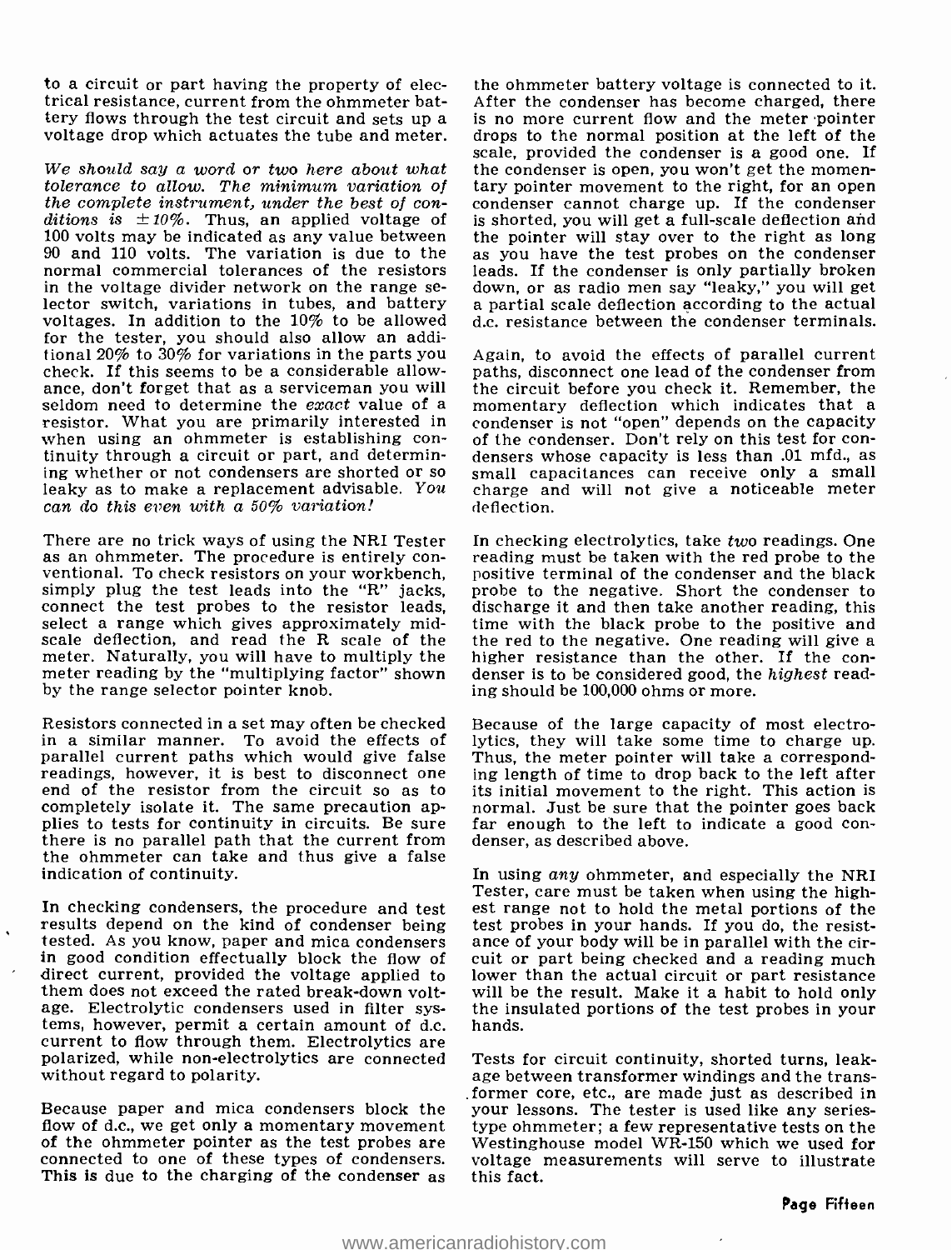

It is frequently necessary to check the continuity of the filament circuit in a.c.-d.c. receivers. This is particularly necessary when all the tubes check OK but fail to light in the set. The obvious con-<br>clusion is that either the ballast tube or the line<br>open in the plate circuit. Either  $C_{16}$  or  $C_{11}$  may cord is open. A continuity test will show which it is. Before making tests, be sure to remove the radio plug from the electric outlet.

checked by connecting one ohmmeter test probe to the #3 pin of the ballast tube socket and holding the other test probe, first on the  $#7$  pin to check the entire resistance element, then on the  $#8$  pin to check the pilot lamp tap. The leads and check between one of them at a time<br>range selector switch can be set at  $10 \times R$  for and the chassis. Remember, take two readings range selector switch can be set at 10 x R for these measurements, for the resistance will very

If the ballast tube is OK, the line cord is probably defective. To check this, proceed as follows.

First, remove the line cord plug from the power outlet and turn the receiver power switch ON<br>so that the line switch will establish continuity Some means of indicating when maximum output<br>between the line cord and the tube filaments. has been obtained is required when a between the line cord and the tube filaments. Make sure each tube (including the ballast tube) receiver. For this purpose, the NRI Tester for<br>is firmly inserted in its respective socket. Now. Experiments can be used in either of two ways. is firmly inserted in its respective socket. Now, Experiments can be used in either of two ways.<br>hold the ohmmeter test probes on the prongs of If the receiver being aligned employs a.v.c., conhold the ohmmeter test probes on the prongs of If the receiver being aligned employs  $a.v.c.,$  contribution on the prongs of  $a.v.c.,$  contribution on the proof. the power cord plug as shown in Fig. 5. If the circuit is open, no reading will be obtained. You will, however, want to make one more test to prove conclusively that it is the cord.

To do this, hold the ohmmeter lead on the receiver chassis and touch the other one to the  $\#3$ in of the ballast tube socket. A reading for this test, coupled with an open-circuit reading for the first test, is proof that the open in the filament ened to the receiver chassis while the red lead circuit is caused by a defective line cord or a would be plugged into jack  $V_{AC}$  and the red clip circuit is caused by a defective line cord or a defective OFF -ON switch.

Page Sixteen

Now let's suppose you didn't get any plate voltage on the second-detector stage (See Fig. 2).<br>To find the trouble with an ohmmeter, remove the receiver power cord from the wall outlet and with your ohmmeter measure the resistance between the plate of the second -detector and the cathode of the rectifier. You will have to use the 10,000 x R range for this test, for the resistance of the plate circuit is quite high. The normal<br>value is roughly 175,000 ohms. If you get no meter pointer movement, the circuit is open. Leave the test probe on the rectifier cathode terminal and move the other probe to the junction point of  $R_6$  and  $R_7$ . If you get a reading now,  $R_7$  is open and you can confirm this by holding the test probes on the terminals of this resistor. No reading will be obtained.

Of course, if you still don't get a reading,  $R_6$  could be open. To check this, hold one test probe on the junction point of the two resistors and<br>put the other one on the *screen* terminal (pin  $#4$ ) of the 25L6 outlet tube socket. Failure to get a reading here indicates that  $R_0$  is open.

The ballast tube of the model WR-150 can be ance in either case should be very high, above 10 or 20 megohms. A low resistance reading indi-But suppose you measure continuity between the plate of the 2nd detector and the cathode of the rectifier. The conclusion is that the lack of voltopen in the plate circuit. Either  $C_{10}$  or  $C_{11}$  may be shorted. Disconnect one lead of condenser  $C_{10}$  and check it. Then disconnect one lead of condenser  $C_{11}$  and check it. The leakage resistance in either case should be very high, above 10 or 20 megohms. A low resistance reading indicates a leaky or shorted condenser.

likely be some value between 150 and 400 ohms.<br>being readings and accept the units as<br>being really serviceable only if the higher of the The electrolytic condensers in this set may be checked quite easily. Just disconnect the positive on each section, short the condensers to discharge two readings for each section is above 100,000 ohms.

#### Output Indicator for Alignment

receiver. For this purpose, the NRI Tester for the diode load resistor. In case the receiver does not have a.v.c. (as in the Westinghouse model WR -150 diagrammed in Fig. 2), set up the tester to measure a.c. voltages and connect the tester to measure the a.c. voltage between the receiver chassis and the plate of the power output tube. For the receiver shown in Fig. 2, the black test lead would be plugged into jack  $-V_{\text{pc}}$  and fastened to the receiver chassis while the red lead fastened to pin  $#3$  on the 25L6 tube socket. When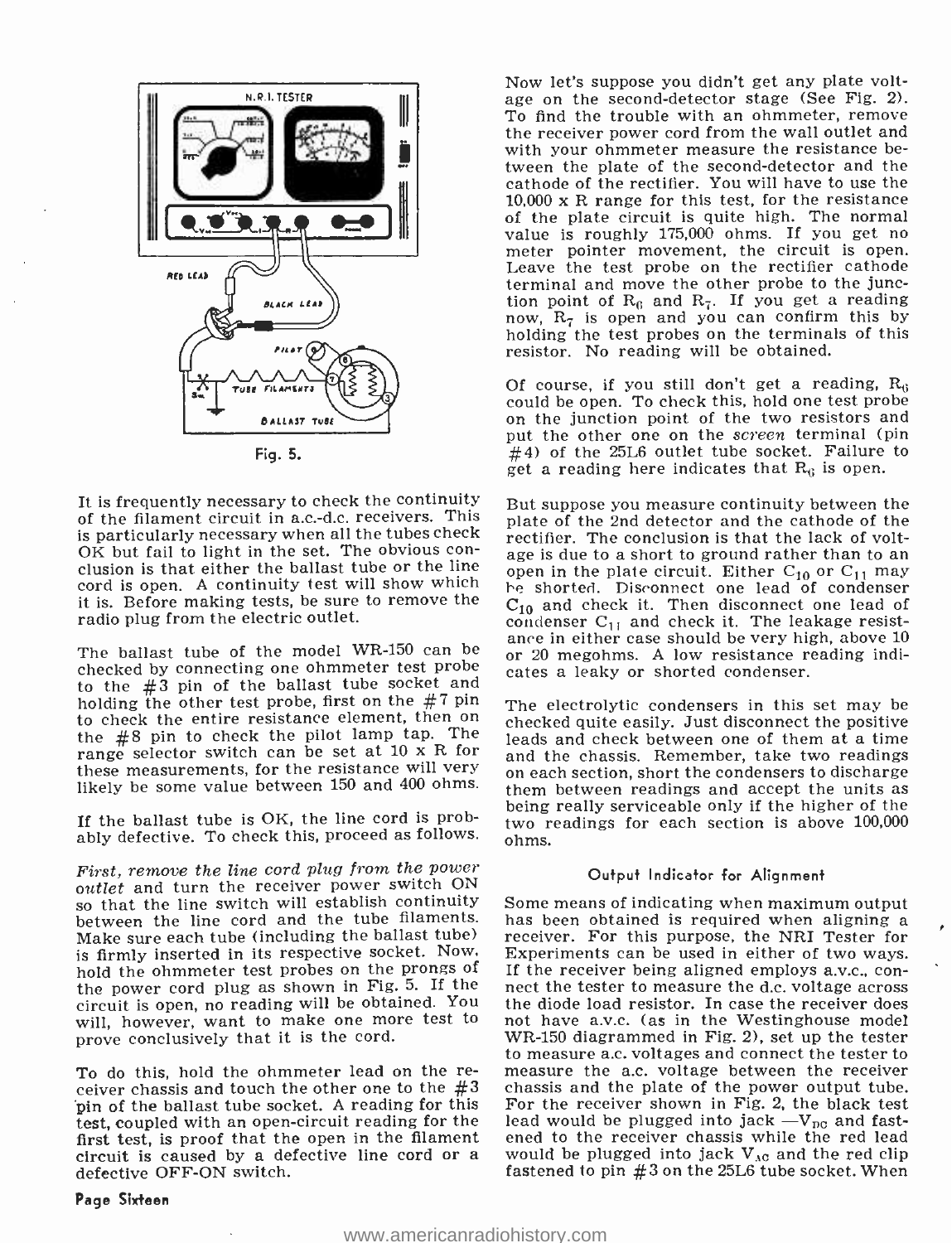the audio output of a receiver is used, the test oscillator must supply a modulated signal.

#### Signal Tracing

Although the NRI Tester for Experiments can be used to measure r.f. voltage values, the input capacity, which is generally between 40 and 45 mmfds., will detune any resonant circuit in the broadcast and higher frequency ranges, thus<br>making it impossible to use the tester as an r f The RCA 16-inch metal tube has made its appearmaking it impossible to use the tester as an r.f. signal tracer in the full sense of the term. The input capacity of the tester has no effect upon be used as an aural indicator by simply remov-<br>ing the wire jumper from jacks 24 and 25 (marked Phone) and plugging an ordinary headphone unit<br>into these jacks. The tester is then set up as for into these jumps. The tester is then set up as for a be purchased for well under two hundred dollars, a.c. voltage migasurements, the black test lead clipped to the chassis, and the red lead used as a subsequent whereas the same receiver in 1947 and 1948 sold<br>probe to check the audio at various points in the for over three hundred. The industry is even a.f. section of the receiver under test. In the Westinghouse model WR-150 receiver under consideration, an audio signal should be picked up by holding the red probe on the following points  $#3$  of 2nd. detector socket, and pin  $#5$  and pin  $#3$  on the 25L6 socket. It is assumed that the receiver is tuned to a station and that the r.f. end of the set is all right.

Some distortion will be noticed in audio signal<br>tracing due to the fact that the tube in the tester opportunities are everywhere! The man who has is normally biased to cut-off. A clearer audio signal will be obtained by moving the calibrating lead of the tester back to the  $-6C$  terminal of the C battery group so as to operate the tube  $\frac{mg}{g}$  growing field. closer to the straight portion of its characteristic curve. This will produce an initial meter pointer deflection which can generally be ignored for what little audio testing is required.

If the limitations of the NRI Tester for Experiments are kept in mind, and the calibration kept accurate, it should prove to be a perfectly satisfactory test instrument for general service work. Its use in television service work is limited primarily by the high voltage encountered in TV work. Remember, the maximum d.c. voltage it is designed to handle is only 450 volts. Television receivers employ voltages ranging from 1500 volts to as high as 30,000 volts! It can still be used for the low voltage and for resistance measurements, however.

Editor's Note: NRI students are advised to defer using their NRI Tester for Experiments for general service work until they have completed their Practical Demonstration Course. By doing so you'll be sure that you have gained sufficient skill in handling the instrument to avoid damaging it, and you will conserve the batteries for the ex-<br>perimental work required to complete your<br>course.

#### The Romance of Radio

#### (Continued from page 9)

of allocation. With the assurance that the present 12 channels will not be disturbed but merely supplemented in the future, industry scheduled the production of two million TV receivers in 1949. Reports show that this production figure should be reached or even surpassed.

ance. Other makes are featuring the 15-inch glass and the 16 -inch metal picture tube. The public wants larger screens. Apparently the 7-inch will be the portable, the 10-inch the low-priced, the <sup>12</sup>-inch the normal, and the 15- and 16 -inch the better TV receivers. Prices are dropping at this writing and a 10-inch television receiver can whereas the same receiver in 1947 and 1948 sold talking about color television, although the methods are not certain.

RCA got out its own micro -groove record, introducing the 45 rpm 7-inch record with a unique fast-acting reproducer. The industry is faced with the problem of building phonographs that will take the old 78 rpm, the new LP 331/3 rpm and new RCA 45 rpm records. The solution seems to lie in the three-speed record changers.

an understanding of the fundamentals of Radio, Television, and Electronics-the necessary training- should make rapid strides in this vast and



#### Philip Space says:-

He's a self-made man but why didn't he wait till he finished the job before knocking off from work?

 $--- n r i$ 

| <b>TELEVISION</b><br><b>BOX SCORE</b>        |  |
|----------------------------------------------|--|
| 78<br><b>Stations Operating Engineering</b>  |  |
| <b>Construction Permits</b><br>37<br>Granted |  |
| Applications Pending 348                     |  |
| (As of Sept. 1, 1949)                        |  |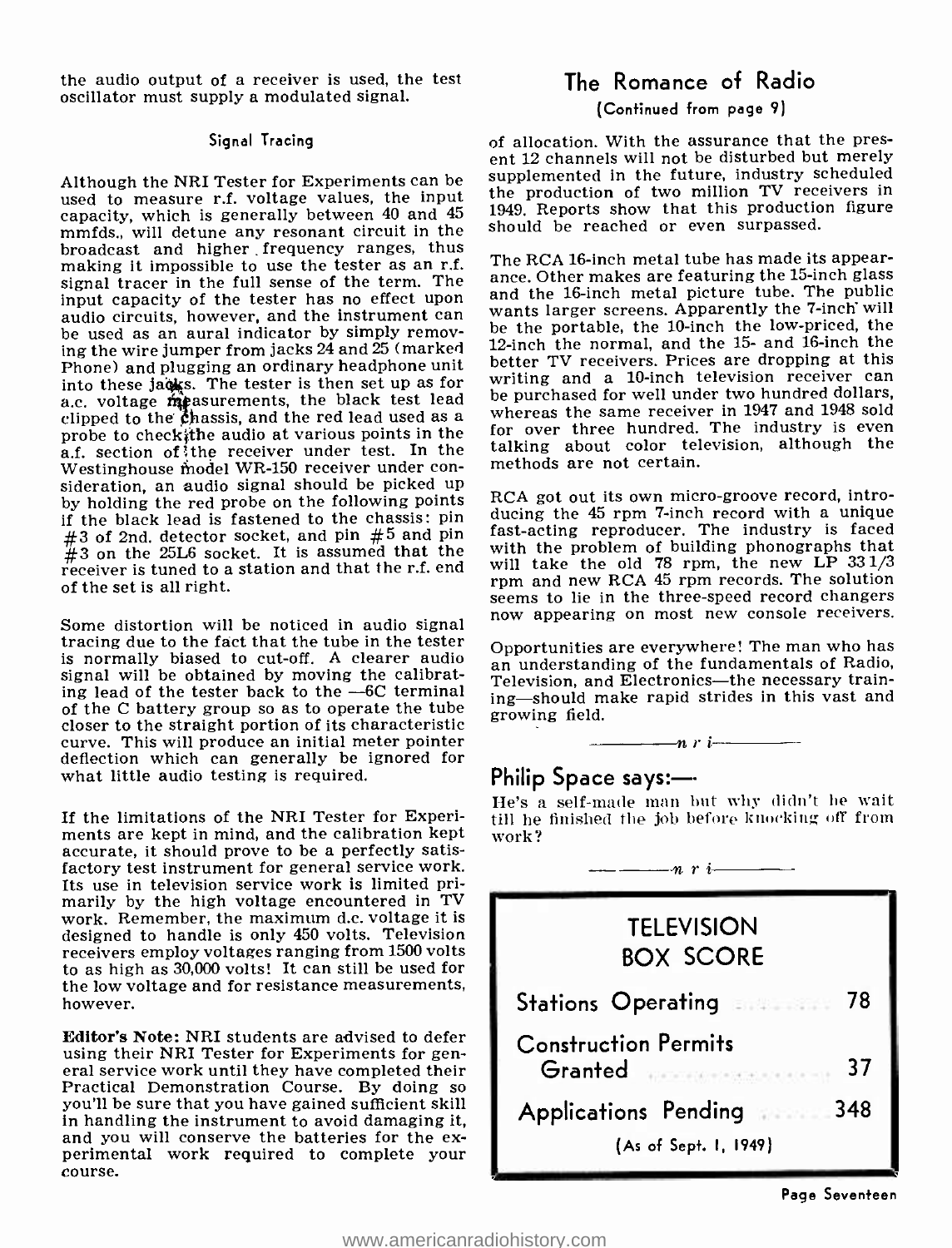## Graduate Schaffer Enjoys Spare Time Radio Work



#### Dear Mr. Smith:

"Here is a photo of the bench which was built regret is that I didn't start years ago. I'm anxious by myself from the plans in your course. As you can see, I have the complete line of NRI test

I've repaired sets ranging from two tube midgets the course with interest." to 15 tube consoles and auto radios. My custom- ers have been exceptionally well pleased with the jobs.

I must say truthfully I enjoy Radio work so much that I hope to develop it into a full time job. When I get to fussing on a set my wife has to

stop me or I'd work all night. But she is almost<br>as much amazed at my ability as I am. My only to expand into TV installation and service.

instruments and they are sure fine—every one! Thanks for a swell course and the personal helps<br>rendered to me in the past. I am still reviewing Thanks for a swell course and the personal helps.

Sincerely yours,

George Schaffer 37 Laurel Drive Packanack Lake, N. J.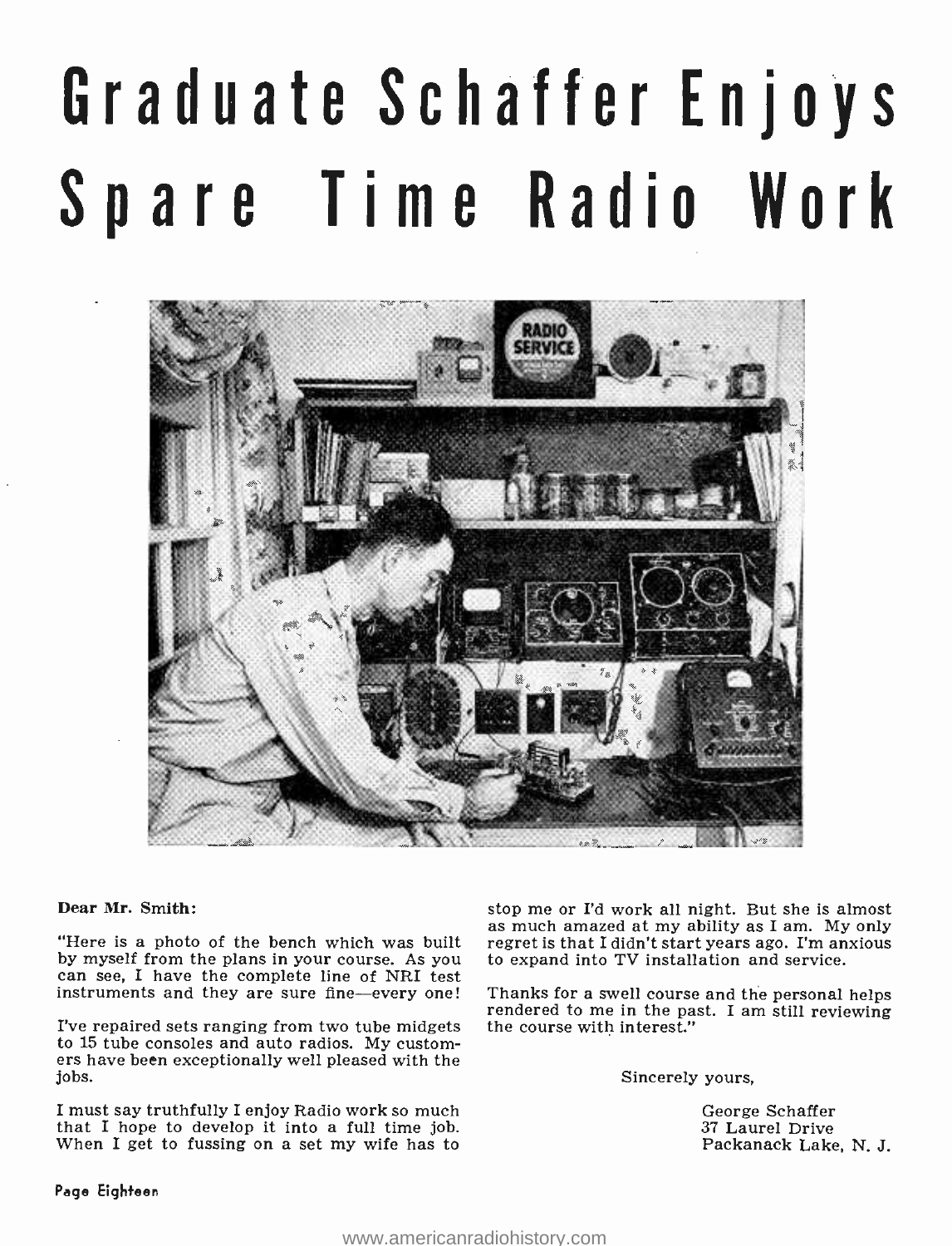### OUR PRESIDENT AND FOUNDER

E. SMITH was born at J. Rochester, New Hampshire, on February 3, 1881. His family traces its origins in America to Colonial days. His father had been a farmer in his native state through practically his whole life.

Mr. Smith attended the public schools of Rochester, and early acquired an interest in me-<br>chanical things. For fifteen months he was a locomotive fireman and a member of the Brotherhood of Locomotive Firemen. He later became a student at the Worcester Polytechnic Institute, from which institution he received a Bachelor of Science degree in Electrical Engineering in 1906. He was then employed by the Westinghouse Electric and Manufacturing Company, in East Pittsburgh. In 1907, Mr. Smith came to Washington,<br>D.C. to accept an appointment



J. E. SMITH

as an Instructor of Steam Engineering and Applied Electricity at the McKinley Manual Training High School, which he held until 1918.

Mr. Smith clearly saw the future and read its meaning. The world, revolutionized by Radio, ciation. For many years he has been Treasurer<br>needed trained men. In 1909-10 he introduced the of the National Home Study Council. He is past needed trained men. In 1909-10 he introduced the<br>study of Radio into the Washington, D. C. public school system and in 1914 Mr. Smith founded a past president of the Washington section of the the National Radio Institute.

In addition to his other activities, Mr. Smith is a Senior member of the Institute of Radio Engineers, a life member of the American Institute of Electrical Engineers (Past Chairman of the you for success in Radio, has in his student body<br>Washington, D. C. Section), member of the Amer- men and women in every civilized country in the Washington, D. C. Section), member of the American Radio Relay League, Radio Club of America, Washington Radio Club, National Education Association of U. S., the National Aeronautic Association of the United States of America, the American Association for Adult Education, and the American Association for the Advancement

of Science. Other affiliations of Mr. Smith are those with the Washington Chamber of Commerce, the Washington Board of Trade, National<br>Better Business Bureau, Washington Better Business Bureau, and Television Broadcasters Association. For many years he has been Treasurer president of the Round Table International, and Worcester Polytechnic Institute Alumni Association. He is a director of the Washington Y.M.C.A.

It has been written of Mr. Smith: This man, the president of the organization which is training you for success in Radio, has in his student body world. All his life he has known hard work-he's still at it and will be as long as he is physically able. He has known hardships but he claims that his successful graduates more than repay him in the knowledge of good work done, for all the obstacles he has had to overcome.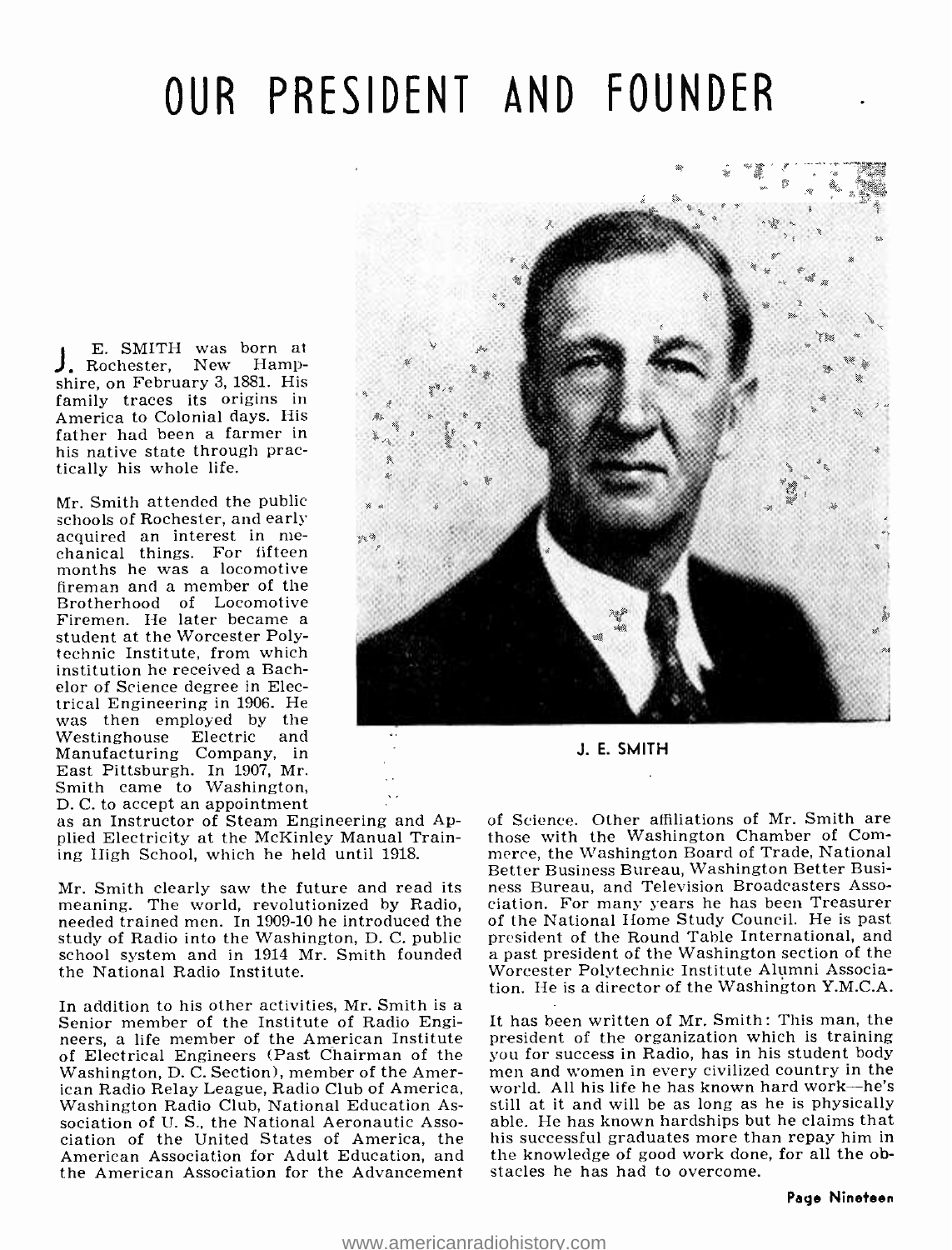## THE STORY OF THE NATIONAL RADIO INSTITUTE

By GORDON BIRREL

NRI Director of Personnel



Gordon Birrel

I HIS story, like that of Radio itself, is no mere me meaningless list of names and dates. Rather it is a record of pioneering and achievement that may well stir pride in the heart of every student, graduate, or member of the Institute staff.

Here is a tale of men with faith in Radio and in themselves: a drama of obstacles met and overcome, of promises made and (more important) kept, of hard work, of loyalty, and above all, the transformation of the ambition of thousands, through Institute training, from dreams into reality.

Today the Institute is so strong and thoroughly Pittsburgh, a position he gave up to become an<br>organized, the Radio industry is so large and has instructor in electrical and other subjects in the organized, the Radio industry is so large and has enriched our lives in so many ways, that few think of their humble beginnings and early struggles. Yet it is only sixty years or so since Heinrich Hertz set up his first crude transmitter, and unsuspecting world. Thus the stage was set for paved the way for a host of early pioneers and inventors, and their discoveries.

A few years earlier, to be exact, February 3, – jous phases of wireless and had thrown himself<br>1881, in Rochester, New Hampshire, J. E. Smith – with customary enthusiasm into the task of mas-1881, in Rochester, New Hampshire, J. E. Smith was born. In bonnie Scotland the year before Hertzian experiments were begun, J. A. Dowie was born. Thus the founder, and the chief inwas born. Thus the founder, and the chief in-<br>structor of the Institute of today were born in for information on wireless problems, and in rethe same decade with Radio itself. They grew up with it, so to speak, and what a growth it has been!

1914 saw Marconi's successful transmission and reception of wireless messages, the formation of his Wireless Telegraph and Signal Company, and the adoption first by naval forces and later by shipping companies, of wireless as an essential method of extending maritime communication.

By the turn of the century, transoceanic wireless was in sight. Dr. J. Ambrose Fleming invented the diode vacuum tube in 1906, the year in which Mr. Smith graduated with the degree B.S.E.E. from Worcester Polytechnic Institute.

Shortly after this, Dr. Lee de Forest invented the "audion" and experimented with sound broadcasting in New York City. The Society of Wireless Telegraph Engineers was founded. By this time Mr. Smith, the ambitious young electrical engineer, was working for Westinghouse in East Pittsburgh, a position he gave up to become an Washington, D. C. school system.

In 1914 the first World War was let loose on an the founding of the National Radio Institute.

The first twenty-five years of Radio ending in tional Radio School, as it was known at first, had Mr. Smith had become deeply interested in var- ious phases of wireless and had thrown himself tering the newest and most fascinating branch of electrical science. Such enthusiasm became contagious. Mr. Smith was besieged with requests sponse to the demand, finally organized a class of four students in a small room in the old United States Savings Bank Building at 14th and <sup>U</sup> Streets, Northwest, Washington, D. C. The Nacome into being. Additional students sought admission and the young school filled an increasing need by giving practical training in this new field.

From time to time students who were compelled

#### Page Twenty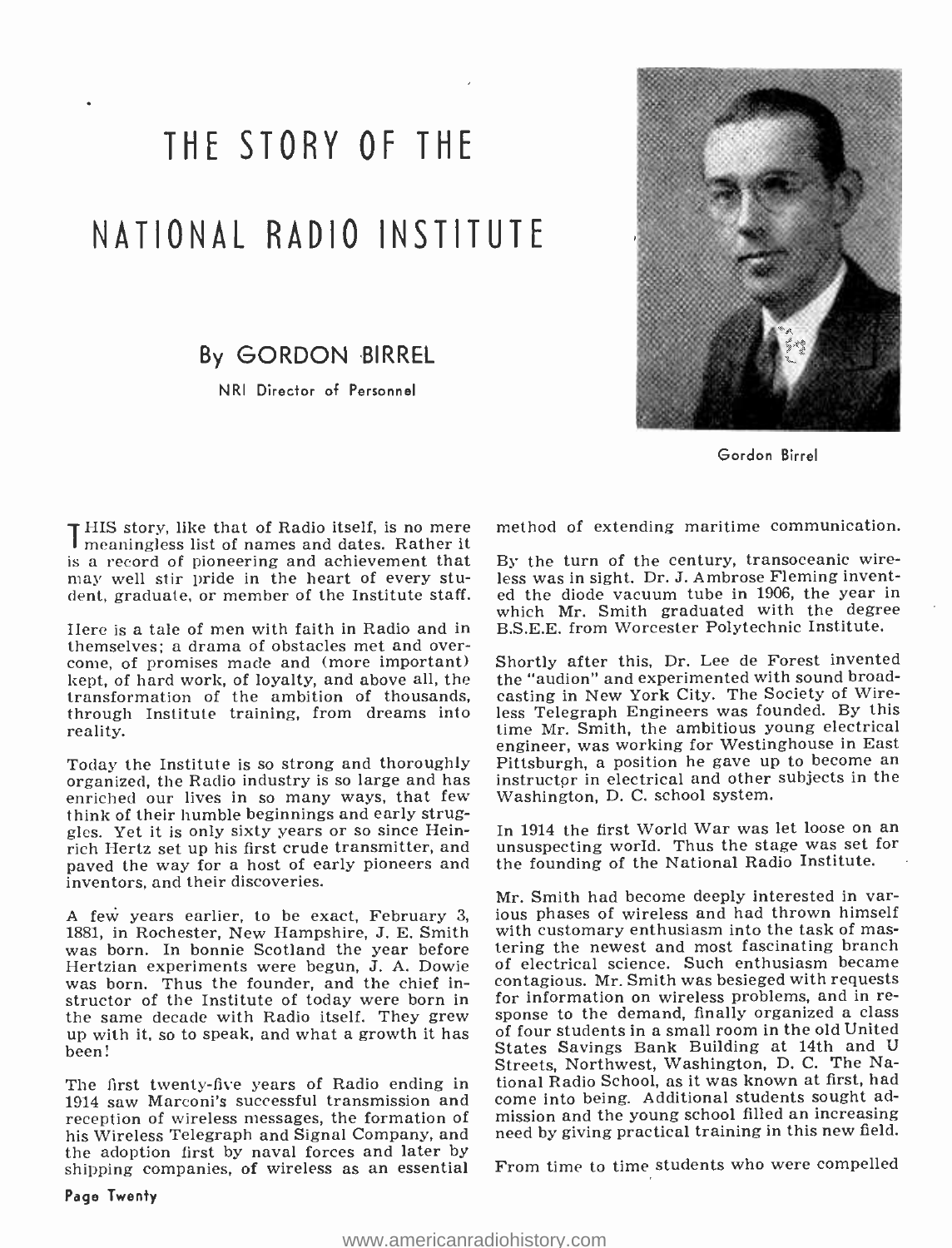to leave the city for one reason or another ex-<br>pressed desire to continue their studies. The first<br>effort to teach Radio through the mail was undertaken. In the face of critics and skpetics, the National Radio School proceeded to develop a successful home study method of training parallel with its classroom training, thus establishing definitely our position as the pioneer home study Radio school. In our files we have a set of lessons graded by Mr. Smith for a student in Livermore Falls, Maine, and bearing dates as early as February 14, 1916.

World War I was giving tremendous impetus to the development of Radio. Even before the United States entered the war these effects began to be felt. By 1916 the staff of the school had been increased to six, one of them Mr. Dowie, educated at Polytechnic Institute, London, the

Chicago Electrical School, the Marconi School of New York, and Penn State College Engineering Division, besides doing electrical work and experimenting in Radio, coming to the young school in May, 1915. Four rooms were required for classes. The heavy demands made upon Mr. Smith for instruction left him little time for the school's business affairs, and Mr. E. L. Degener became associated with the school in charge of advertising and organization.

Thus in the first two years the present management had taken charge, and the policies that have guided us through more than a third of a century were taking form. A year later, in 1917, the United States entered <sup>t</sup>he World War and the demand for wireless operators filled the classrooms to overflowing. Facilities were expanded, a staff<br>of twenty instructors was engaged and over 150 local students were in training. Radio technicians were made part of

the regular military forces. In the Spring of 1918 the U. S. Government gave Mr. Smith entire charge of training 800 students at Howard University for Radio work in the U. S. Army.

Steadily increasing demands for instruction in wireless telegraphy and the growing interest in wireless telephony or "Radio" as it began to be known, expanded both the home study and residence classes. The former required all available to this time servicing equipment consisted of a<br>facilities at the original 14th and U Street ad- screw driver, pocket voltmeter, ammeter, and a facilities at the original 14th and U Street address, so classes were moved to 1345 Pennsylvania hydrometer for battery checking! Any tinkerer Avenue, Northwest, a convenient, central location on historic Pennsylvania Avenue. About this time also the Service Radio School located nearby

was taken over and absorbed by the Institute.

These were "the good old days." The National Radio School had become the National Radio Schools. We operated a Radio station with call letters 3YN between the downtown and uptown locations for the instruction of local students. Mr. Smith and Mr. Dowie personally graded lesson papers besides handling consultation and classes. On more than one occasion, Mr. Smith or Mr. Dowie carried the mail across the busy avenue to the Post Office themselves to set the standard of personal, prompt service that inspires their staff to this day.

In 1920 Westinghouse KDKA began broadcasting. An irrisistable wave of popular interest in broadcasting swept the country. This was the day of the crystal receiver and the head set. An inter-

> esting sidelight is the story of<br>the Harding vs. Cox election returns. Washington's two largest newspapers have offices on Pennsylvania Avenue and flashed election returns on screens for<br>the information of election information of election crowds. Their returns received by ordinary telegraph service<br>were often behind the returns received by station 3YN as<br>broadcast from KDKA and oth-<br>er early stations, and we were thrilled when "National Radio" scooped the Nation's Capital!

The same year and month, November, 1920, the National Radio School was incorporated under the laws of the District of Columbia as the National Radio Institute. For a while a branch residence school was operated at Howard and Franklin Streets in Baltimore.

**Engineers.**<br>34 Years of Service with NRI after the first broadcast there were nearly 600 stations in the The kaleidoscopic growth of Radio continued. In two years United States and broadcast sta-

> tion licensing was begun. Successful ship-toshore Radio -telephone experiments were conducted and practical Transatlantic shortwave com- munication demonstrated.

The year 1923 was marked by the introduction of the neutrodyne receiver. Broadcast receivers generally began to acquire complex technical features requiring competent servicing. Prior to this time servicing equipment consisted of a could service a set-and did.

The need for trained Radio service men brought



J. A. Dowie, Chief Instructor Senior Member, Institute of Radio Engineers.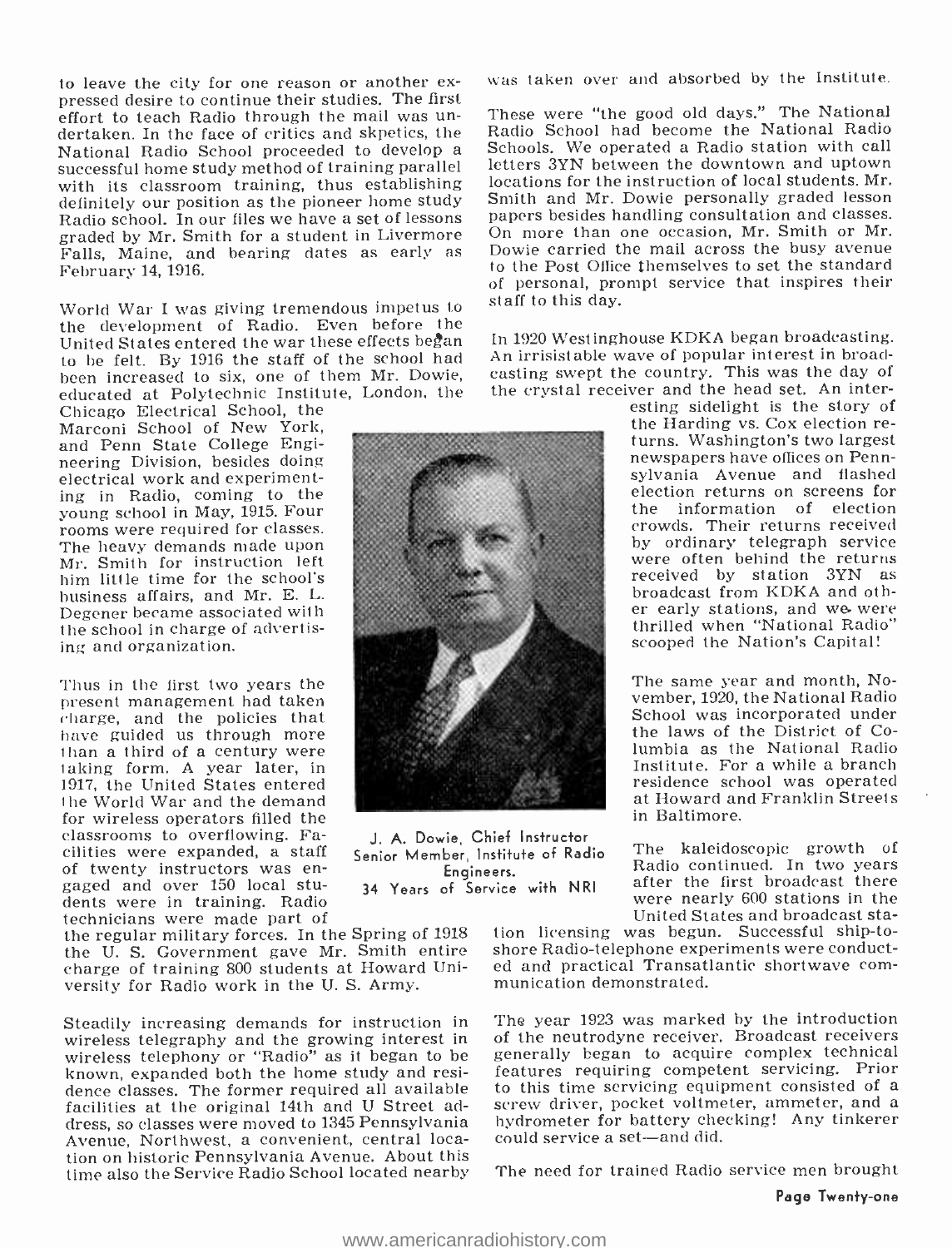to light the need for a name for men who were properly trained. "Electrician" fell short of the mark, "Radio man" referred to operators on ship-<br>board. The term "Radiotrician" was coined and used by us as early as 1922. Registration for the term was secured in the U. S. Patent Office in November, 1928, and has since been secured in Canada, England and elsewhere for the exclusive benefit of NRI graduates.

In 1938, the term "Teletrician" was registered with the U. S. Patent Office for the exclusive use of NRI Graduates. These names have been care- fully protected ever since. Unless a man has taken the NRI Course, he cannot properly call himself a Radiotrician or a Teletrician.

adapted its training and methods to keep in step with the new situation. The residence schools were gradu-

ally closed out. In 1923 the Institute was established at 1223 Connecticut Avenue, Northwest, near the famous old<br>British Embassy Building, since torn down, and the en-<br>tire effort of the Institute was<br>thrown into home study training.

First one floor was occupied, then two. The Institute con- tinued steadily in growth, and in October, 1927, our present large building, then two stories high, located at 16th and U Streets, Northwest, was pur- chased and the second floor occupied. The next year it was necessary to take over the first floor also, and in 1930 the third urgently needed additional space.

By 1946 we had outgrown our building. We purchased an-<br>other three story building, two blocks from our main building. This we call the Annex. The new<br>addition was completely renovated, air conditioned, made spick and span, and a number of our departments moved into it.

But again we are feeling the need for more space The constant development of Radio with its new and we are looking forward to the day when we discoveries and new applications, the require-<br>will have our own modern school b all of our NRI family, now numbering more than two hundred and fifty, will again be housed under one roof.

#### Page Twenty -two

ready to start operations but are marking time because there is still a shortage in some of the building materials of the kind we will need for this fine edifice we have planned as a monument to J. E. Smith, the founder of NRI.

a beehive of purposeful activity. Yet we are<br>Radio grew complex and technical. The Institute never too busy to stop and greet a new student<br>adapted its training and methods to keep in step or an old one. Our present buildings are located on one of Washington's finest boulevards, sometimes called the Avenue of Presidents, a little over one mile north of the White House and within easy distance of the Department of Commerce, the Federal Communications Commission, the Bureau of Standards, and the Congressional Library. We feel we are at the heart of Radio in this country. Our buildings are simple and substantial. They are always clean, bright and never too busy to stop and greet a new student

> Closely paralleling the physi- cal growth of the Institute and responsible for it, has been the growth of the Course and<br>of the instruction staff. It is a matter of pride to the Institute that some of the earliest members of our organization are still with us. They have grown up with the Radio inwe have grown, new blood and<br>new ability have been added,<br>also, to meet the continual demand for the latest practical and experimental knowledge in the field and to maintain our position of leadership in Radio home study.

> The story of our training is a long one in itself and a fascinating one. The very first text<br>book was one used by the Signal Corps of the U. S. Army.<br>This was soon supplemented<br>by Dr. A. N. Goldsmith's book<br>on Wireless Telephony, Audel's

Handbook of Easy Lessons in Wireless Teleg- raphy, and E. E. Bucher's "How to Pass the U. S. Government Wireless License Examinations," a forerunner of NRI's own Quiz Book.

The ground for our proposed new building was a series of fourteen, later increased to eighteen, would eventually outgrow our present quarters. eight books on Radio telephony, a total of twenty-<br>The plans for building are a The constant development of Radio with its new struction and the success of the Quiz Book between 1918 and 1924, pointed the way to the a series of fourteen, later increased to eighteen, eight books on Radio telephony, a total of twenty-

# <sup>31</sup>Years of Service with NRI

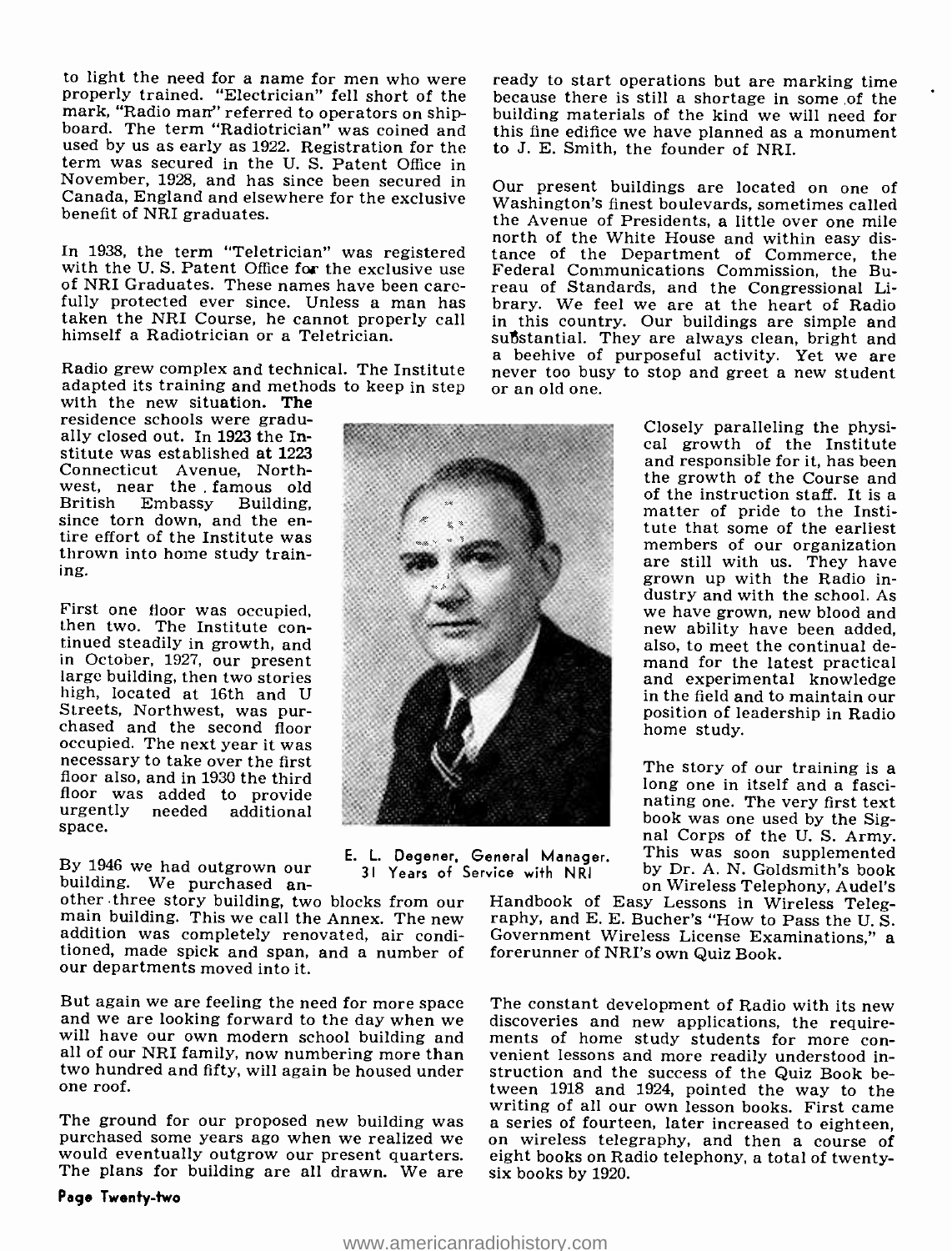Rapid strides in broadcast station and trans-<br>mitter development as well as in broadcast receivers forced complete rewriting of the Course and extensive additions so that by 1926 there were forty books in the Course, and by 1928, fifty. In high level of accuracy and completeness, the con-<br>tinuous strides of Radio, during the twenties led were organized. The Council is an association to a complete revision of our Courses. Every text book was completely rewritten from cover to cover and many new books were added on vari- ous branches of servicing, merchandising, broadcast station operation, commercial and ship station operation, aircraft installations, television, sound pictures, public address systems, and many others.

year some books are revised, others replaced with

entirely new ones. Every book must pass critical inspection for its technical accuracy and equally critical examination for its simplicity and readability.

The earliest experience with home study emphasized strongly to the practical mind of Mr. bining practical work with the study of theory. The first equipment furnished was for teaching the sending and re-<br>ception of wireless telegraph<br>signals. Mr. Smith later developed, patented, and undertook the manufacture of a special machine known as the Natrometer for automatic<br>sending of code signals. This was eventually replaced with the even more efficient Nacometer.

With the rise of set servicing came the need for practical experience in handling Radio

receiving and servicing equipment, a need which<br>was met by development of practical home ex-<br>perimental equipment. In the past twenty years.<br>several distinct series of these outfits have, one<br>after the other, been develope ingly complex training requirements.

Now that our story has brought us down to date with modern and highly specialized training, modern equipment, a modern training plan, and an efficient staff, let's sketch in some of the significant developments that took place in intermediate years.

Back in 1926 at the beginning of the batteryless receiver era, the Radio compass was coming into general use, the Piezo crystal had been developed, beam transmission had been developed to a practical commercial stage, and successful Radio telephone experiments were conducted between New York and London.

In the same year both the National Broadcasting were organized. The Council is an association of private home study schools and was incorporated in the District of Columbia, October 29, 1926, with Mr. Smith as one of the original incorporators and the National Radio Institute as a charter member.

This policy has been faithfully pursued; every the board of trustees of the Council and long a The purpose of the Council from the very beginning has been to elevate the standards of home study training. Mr. Smith has been a member of member of its educational committee, besides

serving as Treasurer and in other capacities, and other members of the Institute staff have participated actively in Council meetings and as Committee Members to the end that all home study students<br>may receive better training, better service, and a square deal all the time.

In 1927, the year the Institute moved to our present main building, the Federal Radio Commission was created by Act of Congress. Transatlantic Radiophone service was opened to the public. The International Radio Telegraph Conference held from October 4 to November 25 in Washington was attended by members of the Institute staff.

The following year Station WRNY broadcast television signals. That autumn the Institute put on a series of Radio broadcasts over a nation -wide

N.B.C. hookup, featuring "The Radiotricians," S. L. Rothafel ( "Roxy "), Dr. J. E. Dellinger of the J. S. Bureau of Standards; Mr. Smith and Dr. C. Francis Jenkins, the inventor. In addition to these four major broadcasts, the Institute has been on the air on many other occasions.

From the earliest days of the Institute, Mr. Smith, Mr. Dowie, and other members of the staff had taken up important problems pertaining to the Course and Radio with recognized leaders in their fields. Mr. Smith wished to be able to do this on a more formal basis and give students and graduates the benefit of the most authoritative opinions available on Radio questions. To this end the National Radio Institute Advisory Board was created in 1929.





J. Morrison Smith, son of J. E. Smith, assistant to the General Manager, and Secretary of NRI.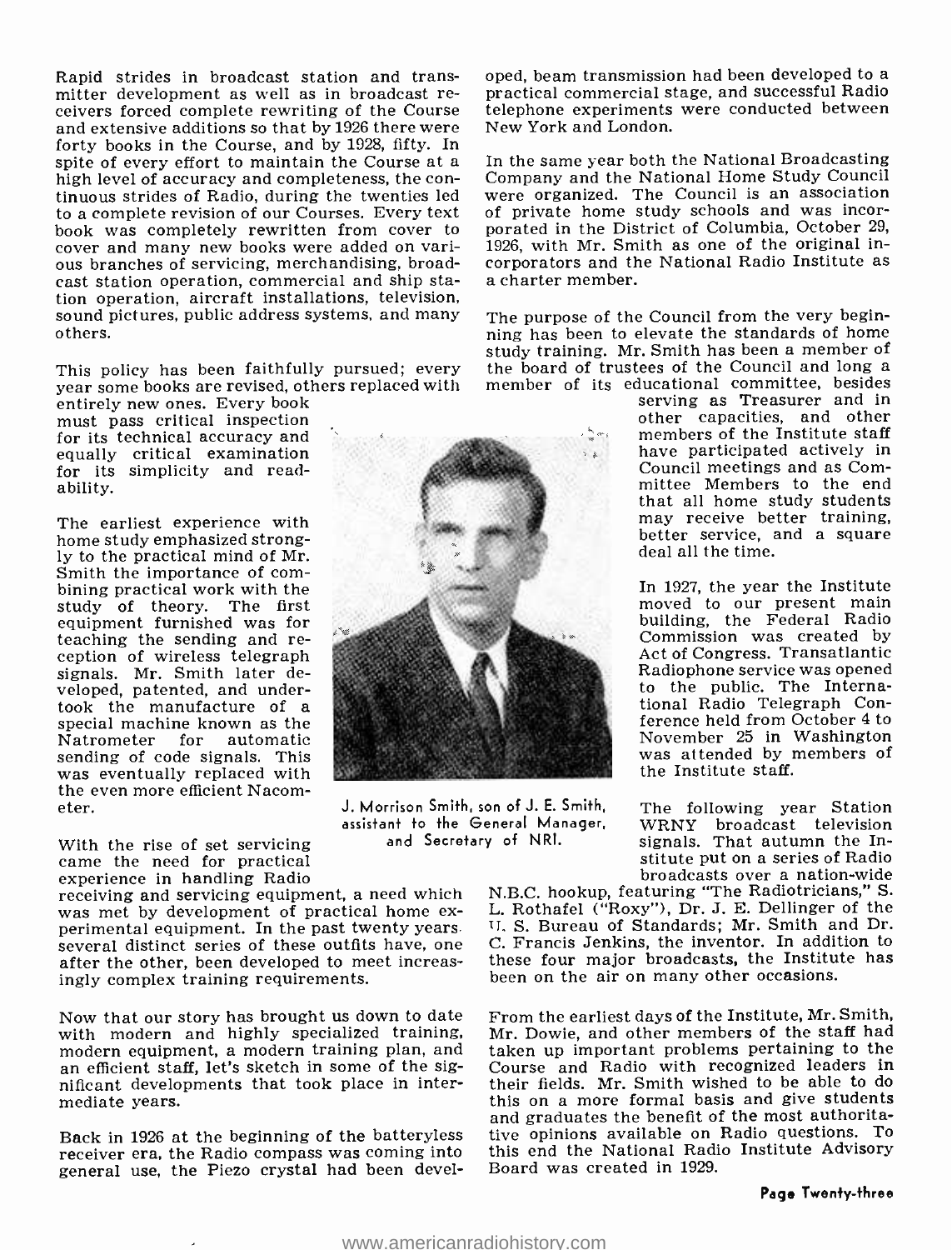Invitations were extended to and accepted by then local Chapters have been organized in a men carefully selected for their variety and number of cities. Among these, Baltimore, Philabreadth of experience, as well as their outstanding records as Radio engineers. The six original ing records as Radio engineers. The six original are the strongest and most active. Baltimore members of the Board represent some of the Chapter was the first organized. great names in Radio: Dr. Lee de Forest, Mr. Edgar H. Felix, Mr. Paul A. Greene, Mr. George Lewis, Prof. C. M. Jansky, Jr., and Major -General George O. Squier. We have always felt it an honor to be recognized in this manner and to pass along to our students the advice and recom-<br>mendations of such leaders in Radio.

Dr. A. N. Goldsmith was added to our Advisory<br>Board in May, 1934, to take the place of Major-<br>General Squier who had died shortly before. With the rapidly growing importance of Television, Mr. Philo T. Farnsworth was invited to space to mention subjects about which we would serve on our Board and accepted in August, 1935, like to write whole pages. We'd like to tell you followed in 1938 by the late Mr. When Mr. Diamond passed away recently, Dr. change in the industry we have strived to include Cledo Brunetti, Chief of Engineering, Electronics Section, National Bureau of Standards, was added to our Advisors.

In connection with the 1929 celebration of our Fifteenth Anniversary, a group of seventy-five Gradu-<br>ates from widely separated parts of this country and Canada<br>assembled here in Washington. The Honorable Charles President of the<br>United States ad-United States dressed them from the steps of the Senate Office Building where he posed with them and members of<br>the Institute Staff for

then local Chapters have been organized in a delphia, New York, Detroit and Chicago Chapters Chapter was the first organized.

The first President of our Alumni Association, elected in 1929, was, during the war, Assistant Director, Broadcasting, Office of Censorship for the United States Government. One of the first Vice -Presidents, Mr. Hoyt Moore, who was present in Washington in 1929 when the Alumni Association was organized rose to a State Senator in Indiana. Many of our Alumni members have risen to high places in the business world.

Our story is getting long yet we have had barely space to mention subjects about which we would how with every development of Radio and every the change in the Course. We'd like to tell you how we have increased the amount of infor-



This is our main building at 16th and U Sts., N. W., in Washington. Visitors are always welcome.

photographs and sound moving pictures.

Advantage was taken of the convention to hold actions we take and the advice we give represent a big dinner at the Arlington Hotel. In addition not the hasty thought of one individual but the to the graduates present, Mr. to the graduates present, Mr. Smith, the staff of considered judgment of all those competent to<br>the Institute, and a number of leaders of the contribute. While Mr. Smith no longer grades the the Institute, and a number of leaders of the Radio industry—including several members of<br>the Advisory Board — attended. Congratulatory letters were received from many others and read. At the close the graduates presented Mr. Smith<br>with a beautiful silver loving cup in appreciation — We'd like to tell you about each member of our with a beautiful silver loving cup in appreciation for the influence he had upon their lives.

At this convention the NRI Alumni Association was formed, the first officers elected, and a unanimous pledge taken to work for the interunanimous pleage taken to work for the inter-<br>ests of the Institute. This was the first alumni<br>association of graduates of any home study We'd like school, an association which has flourished con-<br>tinuously since, and which every graduate of re-<br>one for Radio receivers, one for Communications<br>cent or of long standing is eligible to join. Since<br>equipment and one for Te

meetings here where you could hear us thrash out our student problems and our own, so that the lessons, and Mr. Dowie cannot personally answer all student letters, nevertheless, their ideal of personal service is our daily inspiration.

staff—who he is, where he came from, his quali-<br>fications, and what he does to make our training<br>or service more worthwhile, just as we'd like to get acquainted with scores of students whom we

We'd like to show you our three separate laboratories. These are for research and development, equipment and one for Television.

mation in the Course and the effectiveness of the training year after year with little increase in cost to the student.

We'd like to take you behind the scenes here at NRI and show you what a competent, aggres s i v e, conscientious staff has been built up to serve students, show the equipment<br>and methods devel-<br>oped to serve quickly, intelligently, and helpfully. We'd like some of our staff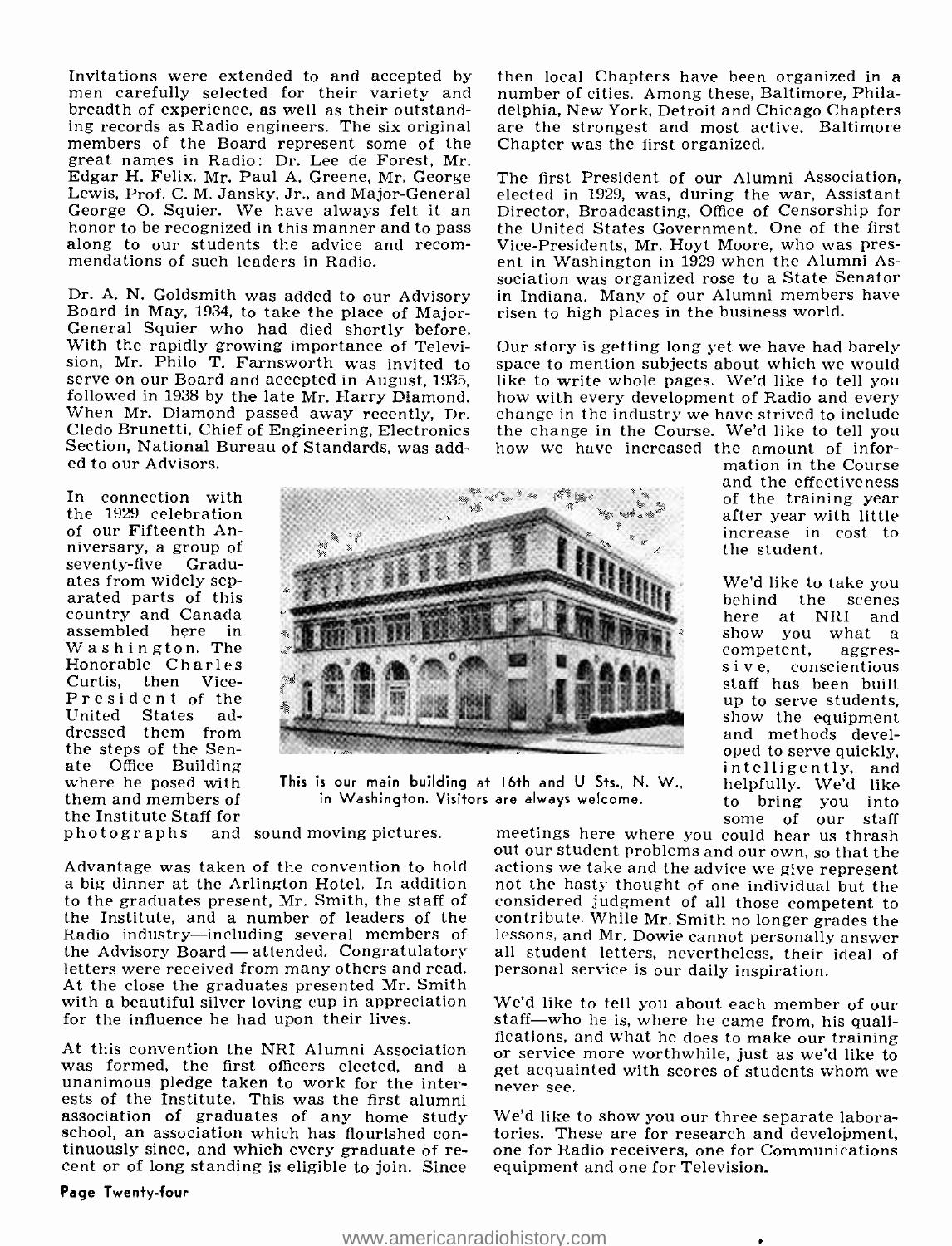We'd like to show you some of our student rec- ords. You'd see records of students and graduates in almost every branch of Radio and in almost every foreign country and colony, besides every broadcasting stations, consulting radio engineers,<br>state in the Union and every province in Canada. - a prominent research physicist, a famous mathestate in the Union and every province in Canada.<br>You'd see the records of students assigned to us for vocational training by the Rehabilitation Boards of thirty-five of our forty-eight states, the years to write and prepare this new course. It<br>Territory of Hawaii, and Canada. You'd see rec- includes both the theory and practical experi-Territory of Hawaii, and Canada. You'd see rec- includes both the theory and practical experi-<br>ords of thousands of war veterans who enrolled ence a student needs for a job in Radio-Television<br>with us through the GI Bill o records of men who have risen high in govern-<br>ment and industry, yet nevertheless acknowledge gratefully the debt they owe the National Radio Institute, and above all you'd see records of that steadily growing body of graduates who, through this training, have won independence and advancement for themselves in Radio.

In 1945, Mr. J. E. Smith, brought his son, J. Morrison Smith, into the Institute and took him un- der his wing. Young

Mr. Smith is a graduate of Worcester Polytechnic Institute, as is his father. For eight with NRI, J. Morrison Smith worked as<br>an Industrial Engi-<br>neer with United States Steel and Du-Pont. When J. E. had received enough<br>"hard knocks" in the outside business world to prepare him for an executive position at NRI, Morrison sistant to Mr. E. L. Degener the General



This is our annex located two blocks from our main building. We own and occupy every inch of our 17,500 square feet of floor space.

Manager and in 1947, upon the death of Mr. E. R. Haas, young Mr. Smith, now thirty -three years of age, was made Secretary of the National Radio Institute, a position he is filling in the genuine With Television definitely here we have been<br>J. E. Smith tradition. busy for years incorporating Television in our J. E. Smith tradition.

1942, we mailed bulletins at the expense of the Institute to all NRI graduates and students tellmen in civilian jobs. More than 3,000 NRI men responded, and the Signal Corps Colonel in charge of this activity informed us that the Signal Corps "employed HUNDREDS of these men." In May, 1942, we furnished the names of 1,000 graduates for possible Civil Service employment by the Signal Corps. Signal Corps Officers of various Corps Areas wrote these men about jobs available and employed many of them.

slipping them quietly into the Course for the benefit of our students.

Here at NRI we are thinking and planning for the future<br>Radio world as we ex-Radio world as we ex- pect it to be. Great as has been Radio's

pect it to be. Since a shase been Radio's<br>growth in the past—<br>we foresee even<br>ahead. More Radio<br>men and BETTER

men and BETTER<br>TRAINED Radio men<br>will be needed than<br>ever before. NRI

training must be up to date, and you may rest assured we are keeping it that way. It must be MORE PRACTICAL, and we<br>are often making<br>changes like this,

new course was prepared by the NRI staff, with the cooperation and advice of leading authorities at the U. S. Bureau of Standards, Engineers from broadcasting stations, consulting radio engineers, matical physicist, and professors of well-known universities and colleges. It took more than four years to write and prepare this new course. It ence a student needs for a job in Radio-Television eight lesson texts and nine big kits of Radio parts. The student builds circuits, tests them under operating conditions, observes the sources of failure. He builds an actual working model of a transmitter representative of a 250 -watt to a 5- kilowatt commercial high-power high-voltage transmitter. Already this course has proved very popular for the student who wishes to specialize in Radio

and Television Communications.

During the war we did our bit too. In January, Teletricians as well as Radiotricians. It is our With Television definitely here we have been training. Now graduates of the Institute are aim to build on the past, not to live in it, and to build for the future—the future of our students and graduates.

> Yes, the most important part of the story of the Institute is not the record of past events, not the story of what we have done, but the story of what we are doing today; that, and the day by day achievement of NRI students and graduates.

Recently NRI completed and announced a new sour pledge to train him thoroughly for today's<br>course in Radio-Television Communications. This sheeds and tomorrow's opportunities. As we finish our thirty-fifth year and launch strongly into our thirty-sixth, with all it promises, we renew to every present and future student needs and tomorrow's opportunities.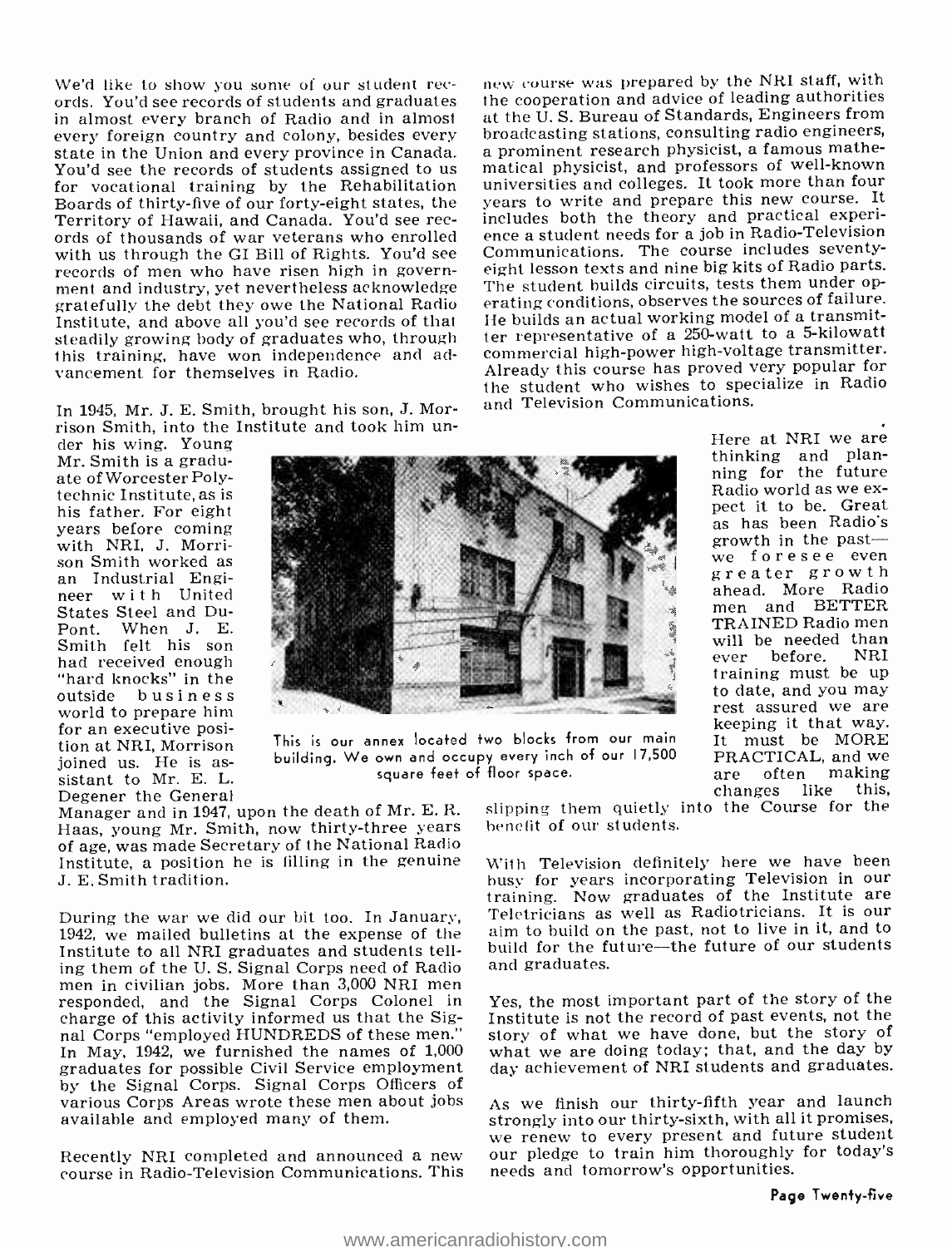

## Harvey Morris and H. J. Rathbun Are Nominated for President Of NRIAA for 1950

The polls for voting for nominees to hold office Lloyd Immel of Chicago; Oliver B. Hill of Burduring 1950 were closed on August 25. The tally bank, Calif.; P. A. Abelt of Denver, Colorado; during 1950 were closed on August 25. The tally of ballots showed that our Alumni members have chosen Harvey Morris of Philadelphia, and H. J. Rathbun of Baltimore as nominees for President<br>of the NRI Alumni Association during 1950. Mr. Abelt, Mr. Hill, and Mr. Longstreet have no of the NRI Alumni Association during 1950.

ance at chapter meetings, have made many per-<br>sonal sacrifices to aid their fellow Alumni mem-<br>bers, and either will make an excellent president whore is and H. J. Rathbun for President. Vote<br>of our organization which now Union, every province in Canada and a number of foreign countries.

To be chosen as a nominee for office in this inter-Our congratulations to these nominees.

For Vice Presidents we have eight nominees. Alumni officers will be appreciated. If you are a<br>Four are to be elected. The nominees are F. Earl member of the NRI Alumni Association by all Four are to be elected. The nominees are F. Earl member of the NRI Alumni Association b Oliver of Detroit; Alex Remer of New York; means vote—before October 25. Do it now. Oliver of Detroit; Alex Remer of New York;

Lloyd Immel of Chicago; Oliver B. Hill of Bur-Charles H. Mills of Detroit; J. B. Gough of Baltimore; and Claude Longstreet of Westfield, N. J.

Both candidates have served several terms as of our nominees for office chosen from among<br>Vice President. Both have served several years that great majority of our members who do not<br>as Chairman of their own local chapters chapter affiliations. It is gratifying to have some

> Morris and H. J. Rathbun for President. Vote dents from among the eight nominees for that office. Vote for four. See ballot on page 27. It will take but a few minutes to mark it.

national organization is in itself a real honor. your ballot now and mail it promptly as the bal-<br>Our congratulations to these nominees. lot suggests. All NRI Alumni members are eligi-Polls close at midnight October 25, 1949. Mark your ballot now and mail it promptly as the balble to vote. Your interest in the choosing of our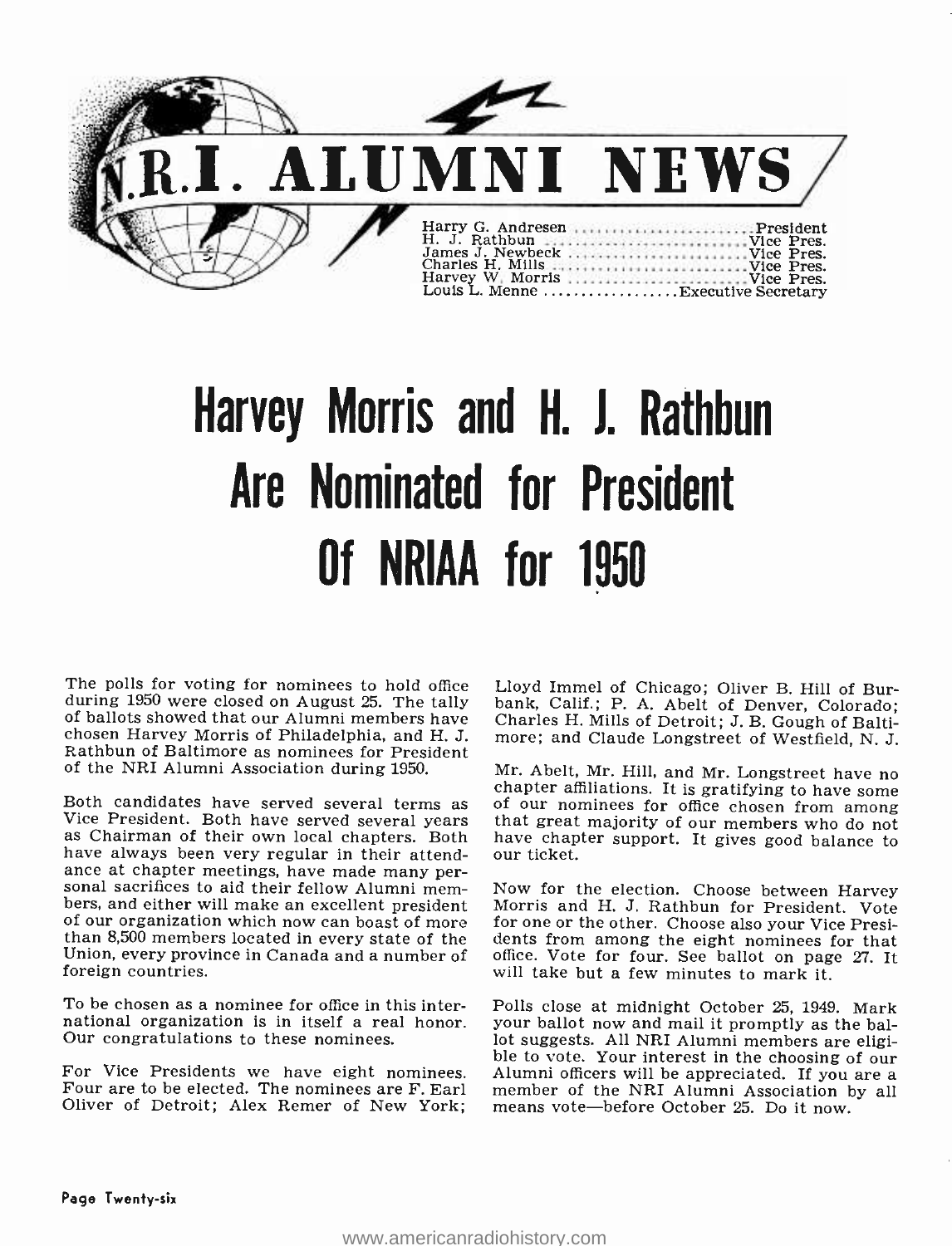#### New York Chapter

The big event since our last report was a visit to our chapter by Mr. J. E. Smith. One hundred and five members were present to greet him.

Mr. Smith gave us one of his deeply sincere talks which went home with all of us. To put it briefly, Mr. Smith pointed out that more and more is it necessary for a man to have some form of specialized training. He placed particular emphasis upon the quality of perseverance—to stick to the purpose of completing anything once begun. Too many men, knowing their short -comings resolve to do something about it, only to weaken when the undertaking gets a little tough -put it off the undertaking gets a little tough—put it off—<br>find excuses—lose interest, and finally quit. Men like that seldom get anywhere, pointed out Mr. Smith, because they have not learned how to be masters of themselves.

You can bet a lot of our members went home with new determination to dig in to their Radio lessons and Radio work after hearing this inspirational talk by the President of our school.

<sup>A</sup>highlight was when our member, Otto Schwarz was called forward, and with the eloquence of was a hand made plaque, a picture of J. E. Smith. made by Mr. Schwarz of a mixture of glue, zinc white, gilders leaves and some terra cotta paint plaque the surface is covered with a steel bar. Then the design is made by a needle in a special holder. Oil paint is rubbed over the surface, then turpentine is washed over the surface, then varnish is applied for permanence. The beautiful beamed in appreciation and said he would guard it as one of his prized possessions particularly because it was given to him by one of his students

There was good entertainment by our own mem-<br>bers including a very humorous skit by Alex Remer, W. Fox and C. Gomez. It had something to do with the fallacy of expecting something for nothing. A sign which read "Izzy Dough" for easy money, was the tip-off on what was to come.<br>Those three fellows are real comedians.

Among those who spoke were Bert Wappler, our Chairman, Alex Remer, who acted as Master of Ceremonies, Lou Kunert, Frank Zimmer, and L. L. Menne, who accompanied Mr. Smith to N. Y.

All students and graduates in this area are wel- come at our meetings which are held at 8:15 p.m. on the first and third Thursday of each month, at St. Mark's Community Center, 12 St. Mark's Place—between 2nd and 3rd Avenues, in New York City.

Louis J. KUNERT, Secretary

All NRI Alumni members are urged to fill in this ballot carefully. Mail your ballot to National Headquarters immediately.

FOR PRESIDENT (Vote for one man)

H. J. Rathbun, Baltimore, Md.

Harvey Morris, Philadelphia, Pa.

FOR VICE PRESIDENT (Vote for four men)

 $\Box$  F. Earl Oliver, Detroit, Mich.

Alex Remer, New York City, N. Y.

 $\Box$  Lloyd Immel, Chicago, Ill.

Oliver B. Hill, Burbank, Calif.

P. A. Abelt, Denver, Colo.

 $\Box$  Chas. H. Mills, Detroit, Mich.

J. B. Gough, Baltimore, Md.

Claude Longstreet, Westfield, N. J.

#### SIGN HERE:

Your Name Your Address .................................. City State

Polls close October 25, 1949. Mail Your Completed Ballot to:

> C. ALEXANDER, BOOKKEEPER NATIONAL RADIO INSTITUTE 16th and U Streets, N. W. WASHINGTON 9, D. C.

> > Page Twenty-seven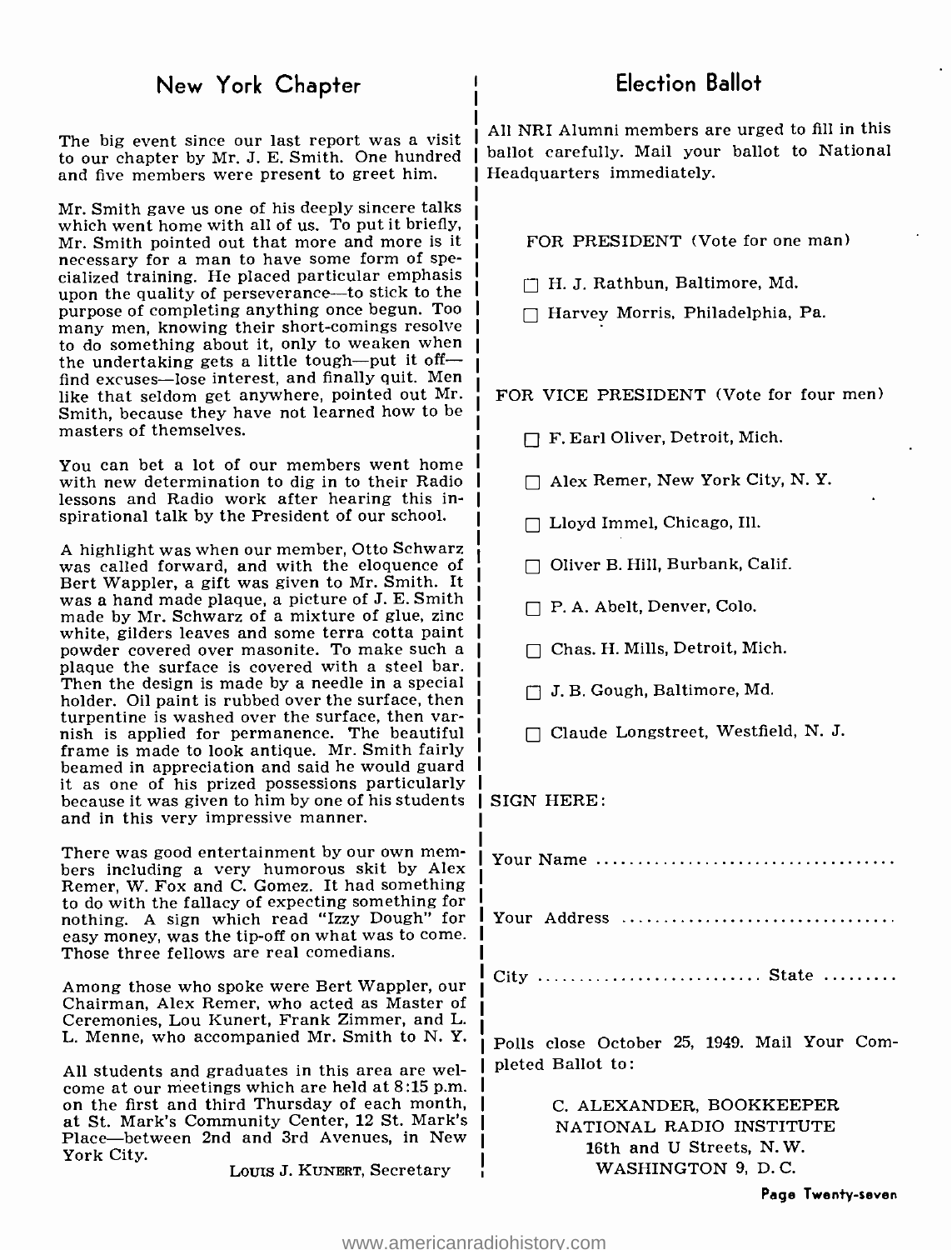### NRI ALUMNI ASSOCIATION

In the reception room at National Radio Institute is a simply-bound book—black with red corners<br>—which today is one of the most prized possessions of the Institute. You may have seen this book yourself-your own name may be inscribed in it—for this priceless book is the register in which all visitors to NRI are invited to inscribe their names.<br>Opening to the first page of this interesting vol-

ume, we find that the first seventy -five names are all dated November 23, 1929; these are all graduates who came to the Institute on that day to participate in the celebration of the Fifteenth Añniversary of National Radio Institute. To commemorate the event and to join together fraternally and constructively the far -scattered Alumni of the National Radio Institute, this group of men on that day declared a convention more than eighty-five hundred members from and founded the now well-known NRI Alumni Association. Thirty -four states from Maine to

California, from Florida to Minnesota, were represented in the first roster of members, along with four Canadian provinces and several coun tries outside of North America. Typical NRI graduates were these seventy-five Alumni, each respected in his community, each well on his way toward a successful career in Radio.

That was twenty years ago. So, as NRI this year celebrates its Thirty -fifth Anniversary, we of the Alumni Association simultaneously celebrate our Twentieth Anniversary.

Our record for the past twenty years is one of which every member-every NRI student and graduate-can well be proud. We were the first Alumni Association ever to be organized among graduates of a home study school; today, with every state of the Union, from every Canadian province, and from a number of foreign countries,



The Charter Members of NRI Alumni Association, photographed in 1929, when our Alumni Association was formed. On this occasion our Charter Members were addressed by the late Charles Curtis, then Vice Presijent of the United States, who is also shown in the photograph, first row, fifth from the right.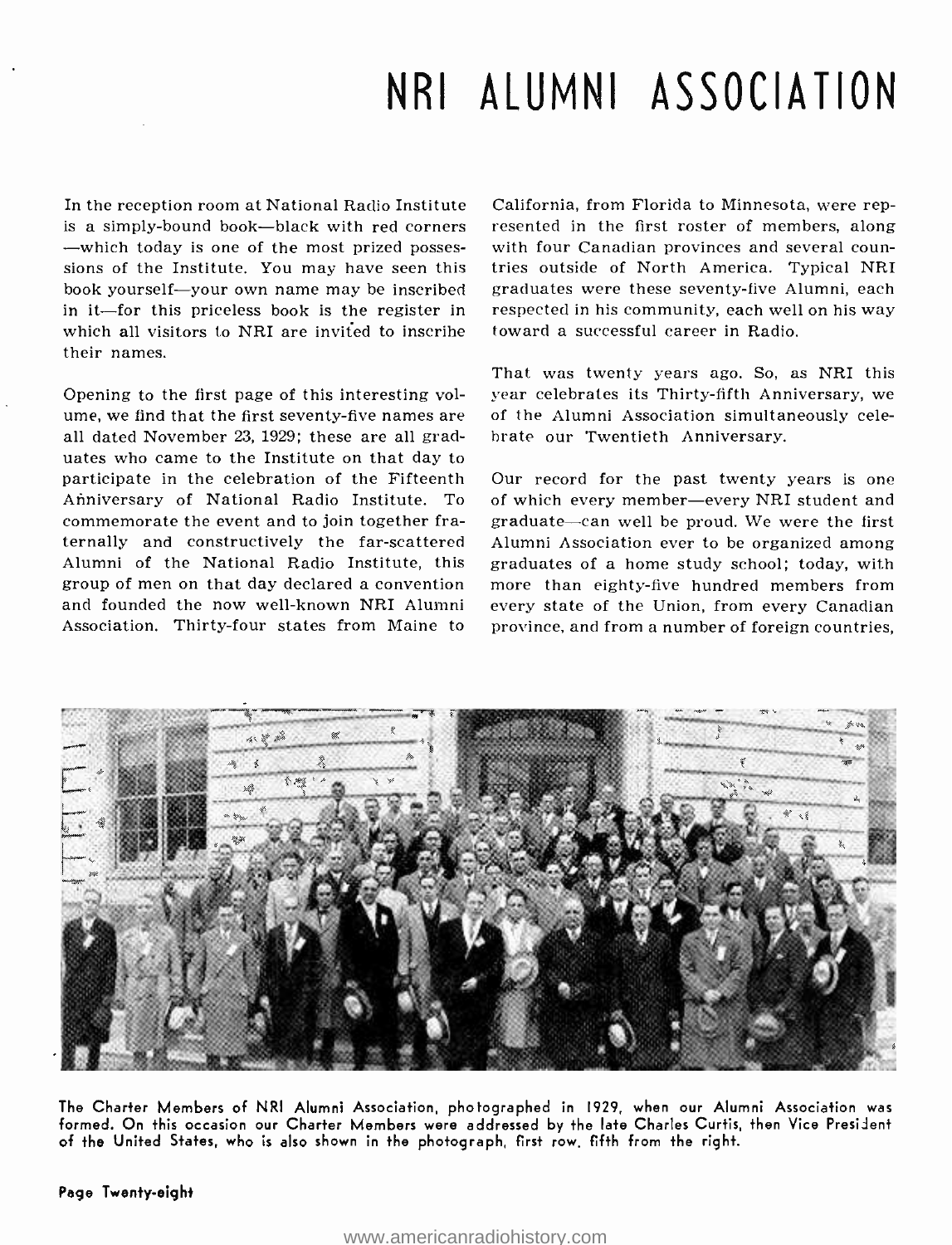## CELEBRATES 20th BIRTHDAY

we have one of the strongest Associations of this kind in the world. Our members have profited from their contacts with fellow Alumni through Chapter meetings and through our official publication NATIONAL RADIO NEws, and we in turn have guided the Institute in its dissemination of Radio knowledge.

The picture at the left was taken at the time the NRI Alumni Association was formed in 1929. In this group, first row fifth from the right, is Charles Curtis, then Vice President of the United States, who congratulated our members upon their fraternal spirit and their foresight in binding together for the common good of servicemen and technicians everywhere.

That convention in 1929 was brought to a close with a banquet at the Arlington Hotel in Washington. As part of the ceremony, a handsome loving cup was presented to the National Radio Institute through its President, Mr. J. E. Smith. The actual presentation was made to Mr. Smith by the then newly elected Vice President of the Alumni Association, Mr. Hoyt Moore, of Indianapolis, who later became a State Senator in Indiana.

On the face of the cup is engraved the following legend: "Fifteenth Anniversary of the National Radio Institute. Presented to J. E. Smith, President, by the NRI Alumni, November 23, 1929." On the opposite side is engraved the name and state of residence of each charter member of the Alumni Association.

Mr. Smith -- Honorary President of the NRI Alumni Association—and all of the members of<br>our Executive Staff extend greetings to the members of the Alumni Association on this occasion of their Twentieth Anniversary and congratulate the seventy -five original members, for their devotion in carrying out an ideal which was founded upon the solid principle that in union there is strength.



This loving cup was presented to NRI in 1929 by the Charter Members of the NRI Alumni Association. It is handsomely engraved, "ncluding the name and state of residence of each Charter Member.

Page Twenty-nine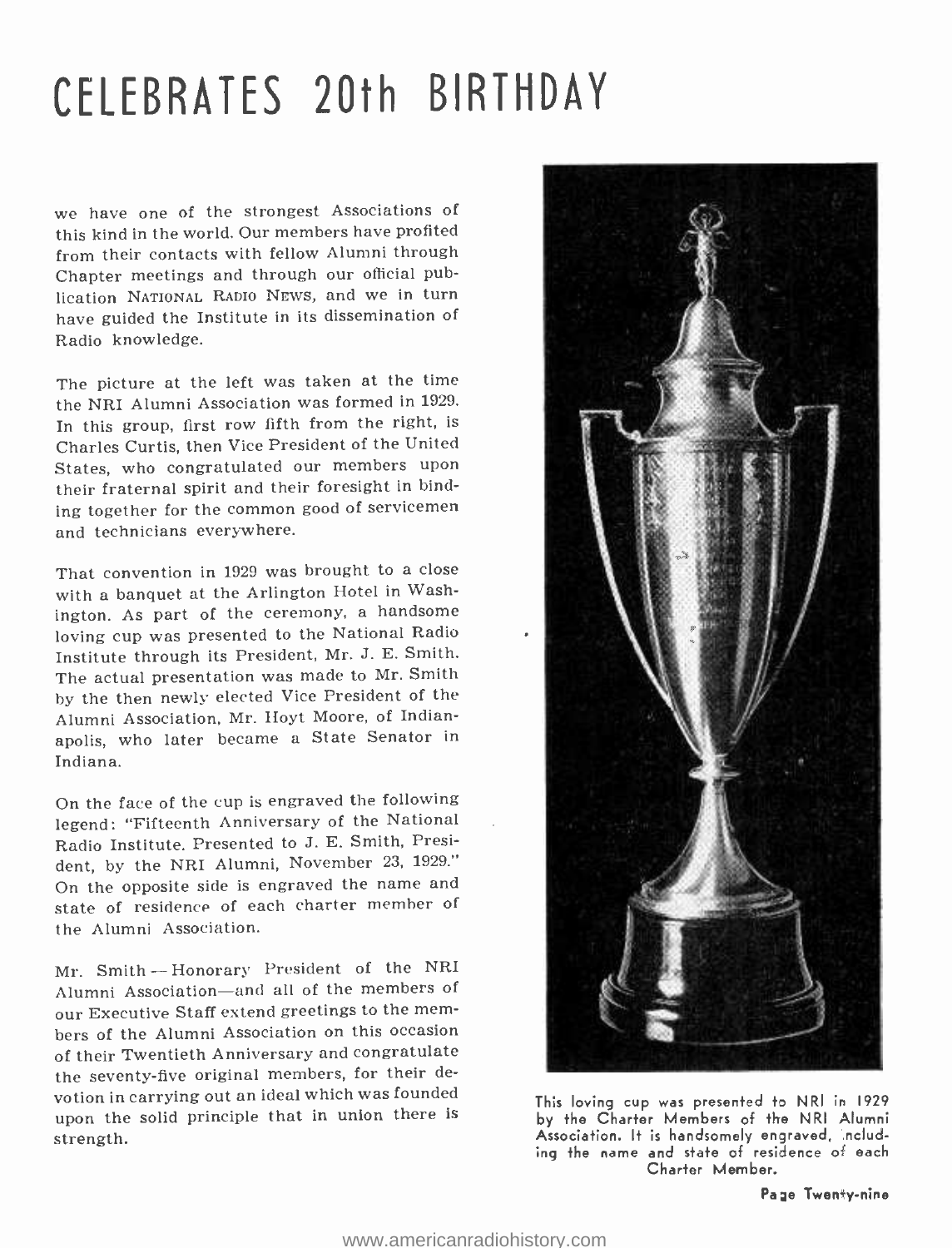This is a belated report of our annual dinner party which is always attended by our ladies. This year we held forth at the Lutheran Veterans Hall. The hall was ideal in every way for our<br>purposes, and while the dinner did not come up - Our very fine Chairman, Harvey Morris, is doing<br>to our expectations, in all other respects the - a grand job for our members wi to our expectations, in all other respects the party was a complete success.

Our sincere thanks to Chairman Mains, Harry – Have an invitation to visit Baltimore Cha<br>Stephens, Earl Oliver, E. C. Baumgarth, Harold – These get-to-gethers are always good fun. Chase, Leo Blevins, Steve Novosel, and others who took care of the arrangements. In the thick Help us make this fall and winter season our of things someone dropped Stephens' camera. best ever by attending our meetings on the second of things someone dropped Stephens' camera.

He really is a natural. Had plenty of good-natured<br>kidding about many of the members. Harold is a very entertaining speaker and keeps up a ready fire of interesting remarks.

Vice President Chas. H. Mills was presented with<br>a gift by Chairman Mains. It was a lead pencil<br>with a piece of strong cord attached to it. It is tart. Here is the program. Mr. Jack Cappels<br>was slipped through the opening the coat. Then the trick is to get it off. Some on Television. Mr. Larry McGee of Precision<br>fun! Chase gave one to Menne, who was our guest Flectronics Co. will lecture and demonstrate on fun! Chase gave one to Menne, who was our guest free tronics Co. will lecture and demonstrate on<br>from Washington, with instructions to present it a symplifiers and Signal Tracers, We will have to Mr. J. E. Smith. Mr. Smith says, as soon as he has time, he is going to figure out the trick because he does not want to get caught as Mr. Mills did. Sends thanks to all the ladieg and gentlemen in Detroit for thinking of him during  $\frac{1}{2}$  president this year, spent two days in Washington<br>the hours they were "cutting up" a bit in on Alumni business. He persuaded the Executive relaxation.

Floyd Buehler came in for some well- deserved praise. He was presented with a tripod for his Photography is a hobby with Floyd. Radio is his business. In fact the gift was to show him that Court side. his ability as an instructor is greatly appreciated by Detroit Chapter members. Buehler is a mem- ber of the staff of instructors at Electronics Institute in Detroit, through whose courtesy our

rooms.<br>Val Guyton, back in Detroit after an extendeu road trip, was present. He was warmly con- chapter as well as gratulated because of having been promoted to from Washington. Division Freight Agent for the Wabash Railroad. Says there is much activity in communications New members are Harry Kreitz, Anton V equipment by his company. Frank Kolarik, R. Bryant and H. Matzor. equipment by his company.

Program Committee has been at work on fall Television talks by Mr. C. M. Whitt are of great and winter schedule of meetings. By all means interest and we have other good talks, too, as attend regularly. You can't afford to miss out on the Radio and Television lectures.

We meet at 8:15 p.m. every second and fourth Friday at Electronics Institute, 21 Henry St., Corner of Woodward (fourth floor).

F. EARL OLIVER, Recording Secretary

#### Detroit Chapter Phila-Camden Chapter

New members are Harry Euker, Z. Vukasovich, E. F. Platti, Earl Vogt, Julius Cohen, Alfred C. Lemper, Carmen Piccinini and Robert F. Ross.

Our very fine Chairman, Harvey Morris, is doing talks.

Have an invitation to visit Baltimore Chapter.

Harold Chase acted as Master of Ceremonies. ford Ave. in Philadelphia. We open meetings at Help us make this fall and winter season our and fourth Mondays of each month at 4510 Frank-8:00 p.m.

ROBERT L. HONNEN, Secretary

#### Chicago Chapter

start. Here is the program. Mr. Jack Cappels of Tele Service Co. will lecture and demonstrate Amplifiers and Signal Tracers. We will have movies on Electronics and refreshments will be served. How does that sound!

Our Harry Andresen, who is Alumni Association President this year, spent two days in Washington Secretary to attend our next meeting in Chicago.

Visit our new laboratory. We meet the second Wednesday of each month at room 1745 American Furniture Mart, 666 Lake Shore Drive. Enter building for our meeting hall on the McClurg

RICHARD, MCCoY, Secretary

#### Baltimore Chapter

Talk is about our big meeting scheduled for September 27 (as this goes to press) at which time we expect some visitors from Phila.-Camden chapter as well as L. L. Menne and J. B. Straughn

New members are Harry Kreitz, Anton Vestby.

Television talks by Mr. C. M. Whitt are of great interest and we have other good talks, too, as well as some practical demonstrations.

We meet every second and fourth Tuesday, at 8:15 p.m., Redmen's Hall, 745 W. Baltimore St. Don't wait for a notice of meeting. You are welcome, any time.

ARTHUR F. LUTZ, Secretary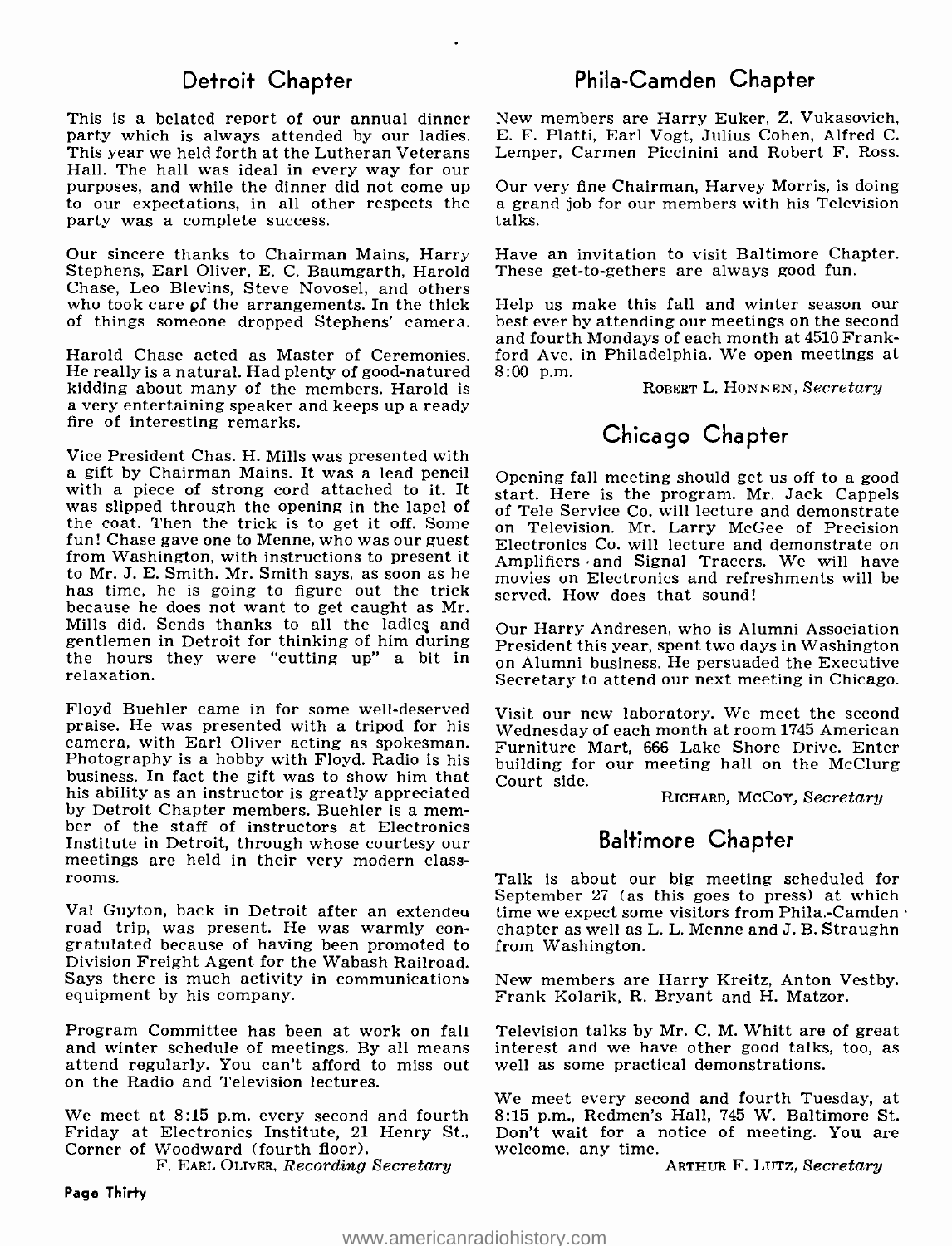### Here And There Among Alumni Members

We were pleased to have many NRI Alumni Association Members visit us during the vacation season. Mr. Guy K. Achey, of Lebanon, Pennsylvania, along with his wife and two children, paid NRI a very pleasant visit. Graduate Achey has a spare time Radio shop.

Alumnus A. J. Hogue, of Pittsburgh, Pennsyl- vania, stopped at NRI. He was spending a few days in Washington with his family. Radio is Hogue's hobby, and he plans to take the new Communications Course now offered by NRI.

 $------n r i$ 

 $\frac{1}{\sqrt{1-\frac{1}{\sqrt{1-\frac{1}{\sqrt{1-\frac{1}{\sqrt{1-\frac{1}{\sqrt{1-\frac{1}{\sqrt{1-\frac{1}{\sqrt{1-\frac{1}{\sqrt{1-\frac{1}{\sqrt{1-\frac{1}{\sqrt{1-\frac{1}{\sqrt{1-\frac{1}{\sqrt{1-\frac{1}{\sqrt{1-\frac{1}{\sqrt{1-\frac{1}{\sqrt{1-\frac{1}{\sqrt{1-\frac{1}{\sqrt{1-\frac{1}{\sqrt{1-\frac{1}{\sqrt{1-\frac{1}{\sqrt{1-\frac{1}{\sqrt{1-\frac{1}{\sqrt{1-\frac{1}{\sqrt{1-\frac{1}{\sqrt{1-\frac{1$ 

Ohio, appeared in person at NRI to join the NRI Alumni Association, and he also purchased several NRI Test Instruments.

Another Ohioan, Graduate James W. Hutton, of Cincinnati, Ohio, along with his wife and son, included NRI as a point of interest during their

vacation tour of Washington, D. C.

 $\cdots$   $\cdots$   $\cdots$ 

Peter George, of St. Paul, Minnesota, had a chat on your new position, Graduate Raymo! with Chief Instructor Dowie at the time of his visit to NRI. Mr. George has a spare time Radio servicing business, and works full time for Western Electric, thanks to his NRI training.

 $\cdots$   $\cdots$   $\cdots$   $\cdots$ 

 $\frac{1}{\sqrt{1-\frac{1}{\sqrt{1-\cdots}}}}$ 

Mr. Leo polk Meades, of Panama City, Panama, who graduated from NRI in 1925, was a visitor at NRI. Mr. Meades attended the International Radio Conference in Washington, as a delegate from Panama. Note the date of his graduation-24 years ago.

Clifford M. Whitt and Frank Ingram of Baltimore Chapter have opened a radio and television shop at 1510 N. Gay St., in Baltimore. Good luck!

 $-\cdots$ n r i $-\cdots$ 

 $\cdots$   $\cdots$   $\cdots$   $\cdots$ 

We were pleased to meet Lieutenant Commander Howard C. Arnold, of Beverly, Massachusetts. Lieutenant Commander Arnold has been stationed in the Philadelphia Navy Yard, assigned to Naval Communications. He is also an active amateur, call WIRXE or K3USN.

We had an interesting talk with Flying Officer Kenneth Cooper, of East View, Ontario, Canada. Graduate Cooper is serving as a flying officer in a transportation squadron of the RCAF. His military duties brought him to Washington.

Alumnus Joseph E. Collins, of Arlington, Virginia, has an interesting position. He is in charge of maintenance of all Electronic, Radio, and Television equipment in the local Statler Hotel here in Washington. He is practically his own boss, and likes his work.

 $\frac{1}{\sqrt{1-\frac{1}{2}}}\left\vert n\right\vert r\right\vert \frac{1}{\sqrt{1-\frac{1}{2}}\left\vert n\right\vert }$ 

 $-\cdots$   $n r$  i-

Francis H. Fingado, of Denver, Colorado, was<br>Graduate Marian A. Kinnett, of Wilmington, recently elected President of his local "Radiorecently elected President of his local "Radio-Fingado keeps his Radio and Television service night classes at the University of Denver, which include work in Television.



We received word that Graduate Roger D. Raymo, of Knoxville, Tennessee, is soon to be connected with the Atlanta Industrial Laboratories, where he hopes to carry on research and development in the industrial electronics field. Congratulations

Graduate Samuel O. Fonville, 708 W. 3rd Street, Pecas, Texas, tells us he has an excellent Radio shop, with more work than one man can handle. He would like to locate another NRI Graduate who might be interested in purchasing half interest in his business.

 $\frac{\ }{\ }$  n r i  $\frac{\ }{\ }$ 

 $\frac{1}{\sqrt{1-\frac{1}{\sqrt{1-\frac{1}{\sqrt{1-\frac{1}{\sqrt{1-\frac{1}{\sqrt{1-\frac{1}{\sqrt{1-\frac{1}{\sqrt{1-\frac{1}{\sqrt{1-\frac{1}{\sqrt{1-\frac{1}{\sqrt{1-\frac{1}{\sqrt{1-\frac{1}{\sqrt{1-\frac{1}{\sqrt{1-\frac{1}{\sqrt{1-\frac{1}{\sqrt{1-\frac{1}{\sqrt{1-\frac{1}{\sqrt{1-\frac{1}{\sqrt{1-\frac{1}{\sqrt{1-\frac{1}{\sqrt{1-\frac{1}{\sqrt{1-\frac{1}{\sqrt{1-\frac{1}{\sqrt{1-\frac{1}{\sqrt{1-\frac{1$ 

Norman P. Fornoff, Pekin, Illinois, now has his on 10 meters, and expects to go on 2 meters with 60 watts.

 $\frac{1}{\sqrt{1-\frac{1}{\sqrt{1-\cdots}}}}$ 

Graduate J. Tarrant, of Melbourne, Victoria, mailed us some interesting newspaper clippings pertaining to the first full demonstration of Television in Melbourne.

 $\frac{1}{\sqrt{1-\frac{1}{\sqrt{1-\frac{1}{\sqrt{1-\frac{1}{\sqrt{1-\frac{1}{\sqrt{1-\frac{1}{\sqrt{1-\frac{1}{\sqrt{1-\frac{1}{\sqrt{1-\frac{1}{\sqrt{1-\frac{1}{\sqrt{1-\frac{1}{\sqrt{1-\frac{1}{\sqrt{1-\frac{1}{\sqrt{1-\frac{1}{\sqrt{1-\frac{1}{\sqrt{1-\frac{1}{\sqrt{1-\frac{1}{\sqrt{1-\frac{1}{\sqrt{1-\frac{1}{\sqrt{1-\frac{1}{\sqrt{1-\frac{1}{\sqrt{1-\frac{1}{\sqrt{1-\frac{1}{\sqrt{1-\frac{1}{\sqrt{1-\frac{1$ 

Miss Mary Frances Brinkley and NRI Graduate James H. Bangley, Jr., were recently married at Cypress Chapel, Virginia.